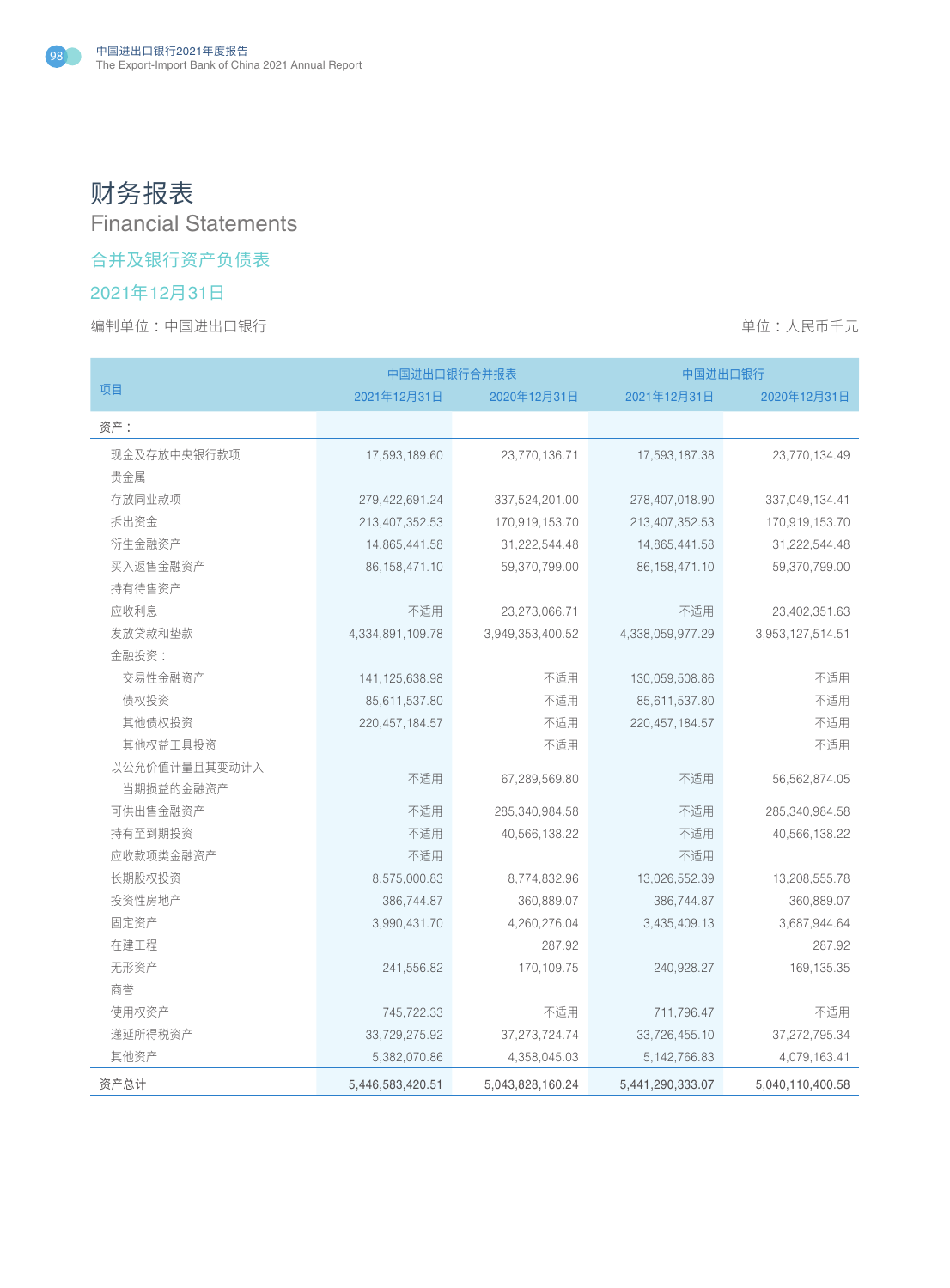

|               | 中国进出口银行合并报表         |                  |                     | 中国进出口银行          |  |
|---------------|---------------------|------------------|---------------------|------------------|--|
| 项目            | 2021年12月31日         | 2020年12月31日      | 2021年12月31日         | 2020年12月31日      |  |
| 负债:           |                     |                  |                     |                  |  |
| 向中央银行借款       | 216,686,985.38      | 294,400,000.00   | 216,686,985.38      | 294,400,000.00   |  |
| 同业及其他金融机构存放款  | 408,061,721.35      | 462,282,763.29   | 408,061,721.35      | 462,282,763.29   |  |
| 拆入资金          | 53,694,709.88       | 67,014,605.59    | 53,694,709.88       | 67,014,605.59    |  |
| 以公允价值计量且其变动计入 |                     |                  |                     |                  |  |
| 当期损益的金融负债     | 不适用                 | 428,497.65       | 不适用                 |                  |  |
| 交易性金融负债       | 426,493.86          | 不适用              |                     | 不适用              |  |
| 衍生金融负债        | 1,999,564.08        | 6,630,458.52     | 1,999,564.08        | 6,630,458.52     |  |
| 卖出回购金融资产款     | 29,388,004.19       | 7,520,000.00     | 29,388,004.19       | 7,520,000.00     |  |
| 吸收存款          | 169,404,437.54      | 157,839,057.98   | 169,404,437.54      | 157,839,057.98   |  |
| 应付职工薪酬        | 176,706.67          | 136, 190.41      | 165,277.44          | 132,201.29       |  |
| 应交税费          | 2,505,993.29        | 2,302,667.47     | 2,500,299.48        | 2,297,878.50     |  |
| 应付利息          | 不适用                 | 2,681,755.77     | 不适用                 | 2,681,755.77     |  |
| 持有待售负债        |                     |                  |                     |                  |  |
| 预计负债          | 3,463,693.37        | 1,505,743.31     | 3,463,693.37        | 1,505,743.31     |  |
| 应付债券          | 4, 153, 155, 170.26 | 3,696,486,249.33 | 4, 153, 155, 170.26 | 3,696,486,249.33 |  |
| 租赁负债          | 625,667.69          | 不适用              | 593,806.67          | 不适用              |  |
| 递延所得税负债       | 5,360,133.22        | 7,879,780.74     | 5,360,133.22        | 7,879,780.74     |  |
| 其他负债          | 21, 154, 322. 34    | 17,277,910.26    | 20,460,082.47       | 17, 179, 858.54  |  |
| 负债合计          | 5,066,103,603.12    | 4,724,385,680.32 | 5,064,933,885.34    | 4,723,850,352.86 |  |
| 所有者权益:        |                     |                  |                     |                  |  |
| 实收资本          | 150,000,000.00      | 150,000,000.00   | 150,000,000.00      | 150,000,000.00   |  |
| 其他权益工具        | 59,876,160.00       |                  | 59,876,160.00       |                  |  |
| 其中:优先股        |                     |                  |                     |                  |  |
| 永续债           | 59,876,160.00       |                  | 59,876,160.00       |                  |  |
| 资本公积          | 141,506,518.45      | 141,506,518.45   | 141,506,518.45      | 141,506,518.45   |  |
| 减:库存股         |                     |                  |                     |                  |  |
| 其他综合收益        | 432,639.10          | $-47,526.55$     | 1,017,061.89        | 338,837.77       |  |
| 盈余公积          | 503,723.95          | 2,159,584.83     | 503,723.95          | 2,159,584.83     |  |
| 一般风险准备        | 18,919,467.93       | 18,919,467.93    | 18,919,467.93       | 18,919,467.93    |  |
| 未分配利润         | 6,449,585.74        | 4, 128, 757.83   | 4,533,515.51        | 3,335,638.73     |  |
| 归属于母公司所有者权益合计 | 377,688,095.17      | 316,666,802.50   | 376, 356, 447. 73   | 316,260,047.72   |  |
| 少数股东权益        | 2,791,722.22        | 2,775,677.42     |                     |                  |  |
| 所有者权益合计       | 380,479,817.39      | 319,442,479.91   | 376, 356, 447. 73   | 316,260,047.72   |  |
| 负债和所有者权益总计    | 5,446,583,420.51    | 5,043,828,160.24 | 5,441,290,333.07    | 5,040,110,400.58 |  |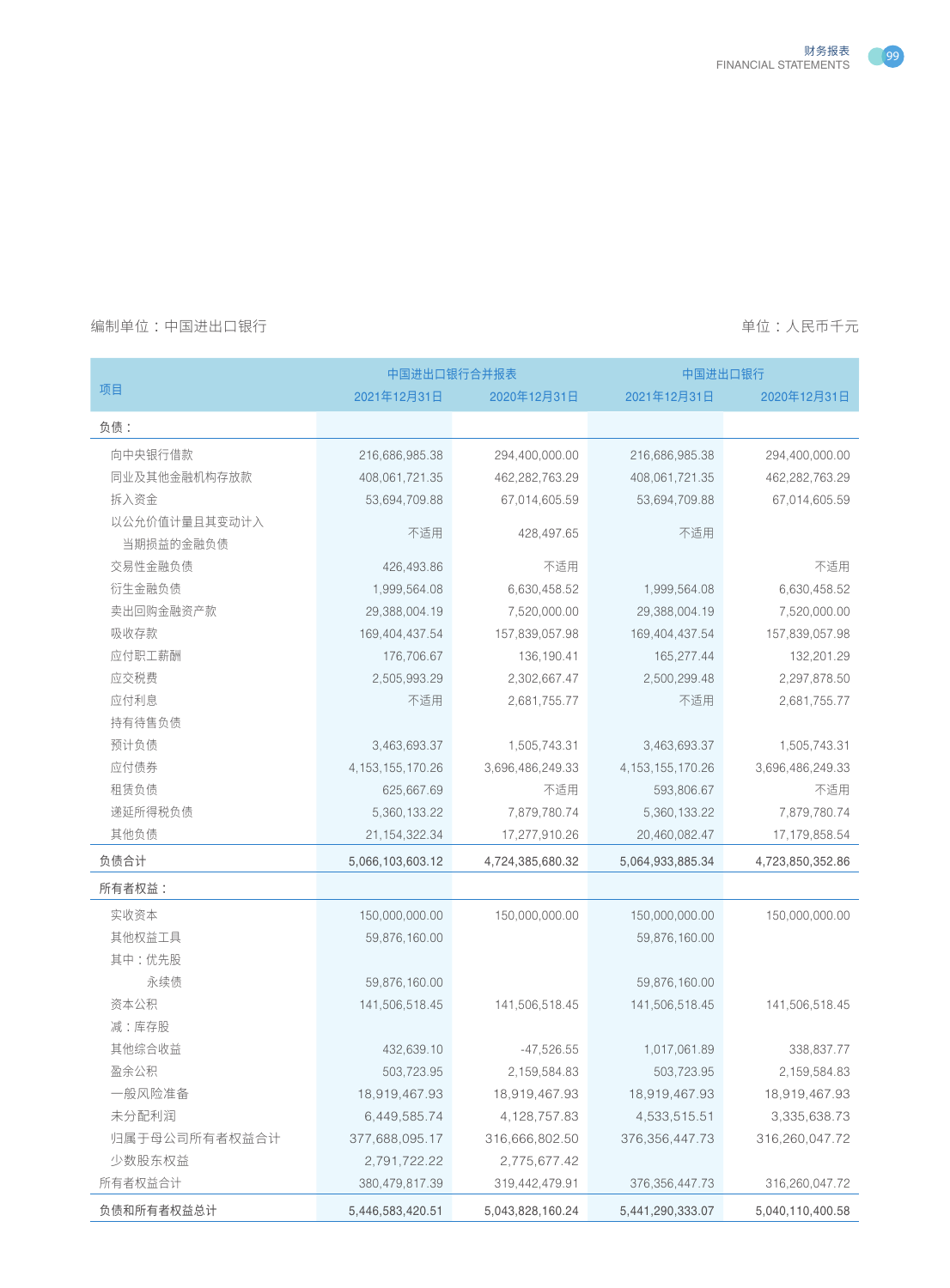

# Consolidated and the Bank's Balance Sheets

# As at December 31, 2021

Prepared by: The Export-Import Bank of China View China Unit: In thousands of RMB

|                                            |                   | <b>Consolidated</b>               | <b>The Bank</b>  |                  |
|--------------------------------------------|-------------------|-----------------------------------|------------------|------------------|
| <b>Items</b>                               | 2021/12/31        | 2020/12/31                        | 2021/12/31       | 2020/12/31       |
| Assets:                                    |                   |                                   |                  |                  |
| Cash and deposits with central bank        | 17,593,189.60     | 23,770,136.71                     | 17,593,187.38    | 23,770,134.49    |
| Precious metals                            |                   |                                   |                  |                  |
| Deposits with banks and other              |                   |                                   |                  |                  |
| financial institutions                     | 279,422,691.24    | 337,524,201.00                    | 278,407,018.90   | 337,049,134.41   |
| Interbank lending                          | 213,407,352.53    | 170,919,153.70                    | 213,407,352.53   | 170,919,153.70   |
| Derivative financial assets                | 14,865,441.58     | 31,222,544.48                     | 14,865,441.58    | 31,222,544.48    |
| Financial assets purchased under           | 86, 158, 471. 10  | 59,370,799.00                     | 86, 158, 471. 10 | 59,370,799.00    |
| resale agreements                          |                   |                                   |                  |                  |
| Assets held for sale                       |                   |                                   |                  |                  |
| Interest receivable                        | N/A               | 23,273,066.71                     | N/A              | 23,402,351.63    |
| Loans and advances                         | 4,334,891,109.78  | 3,949,353,400.52 4,338,059,977.29 |                  | 3,953,127,514.51 |
| Financial investments:                     |                   |                                   |                  |                  |
| Financial assets held for trading          | 141, 125, 638. 98 | N/A                               | 130,059,508.86   | N/A              |
| Debt investments                           | 85,611,537.80     | N/A                               | 85,611,537.80    | N/A              |
| Other debt investments                     | 220, 457, 184. 57 | N/A                               | 220, 457, 184.57 | N/A              |
| Investments in other equity instruments    |                   | N/A                               |                  | N/A              |
| Financial instruments measured at at fair  | N/A               | 67,289,569.80                     | N/A              | 56,562,874.05    |
| value through profit or loss               |                   |                                   |                  |                  |
| Available-for-sale financial assets        | N/A               | 285,340,984.58                    | N/A              | 285,340,984.58   |
| Held-to-maturity investments               | N/A               | 40,566,138.22                     | N/A              | 40,566,138.22    |
| Financial assets - accounts receivable     | N/A               |                                   | N/A              |                  |
| Long-term equity investments               | 8,575,000.83      | 8,774,832.96                      | 13,026,552.39    | 13,208,555.78    |
| Investment properties                      | 386,744.87        | 360,889.07                        | 386,744.87       | 360,889.07       |
| Fixed assets                               | 3,990,431.70      | 4,260,276.04                      | 3,435,409.13     | 3,687,944.64     |
| Construction in progress                   |                   | 287.92                            |                  | 287.92           |
| Intangible assets                          | 241,556.82        | 170,109.75                        | 240,928.27       | 169, 135.35      |
| Goodwill                                   |                   |                                   |                  |                  |
| Right-of-use asset                         | 745,722.33        | N/A                               | 711,796.47       | N/A              |
| Deferred income tax assets and liabilities | 33,729,275.92     | 37, 273, 724. 74                  | 33,726,455.10    | 37,272,795.34    |
| Other assets                               | 5,382,070.86      | 4,358,045.03                      | 5, 142, 766.83   | 4,079,163.41     |
| <b>Total Assets</b>                        | 5,446,583,420.51  | 5,043,828,160.24                  | 5,441,290,333.07 | 5,040,110,400.58 |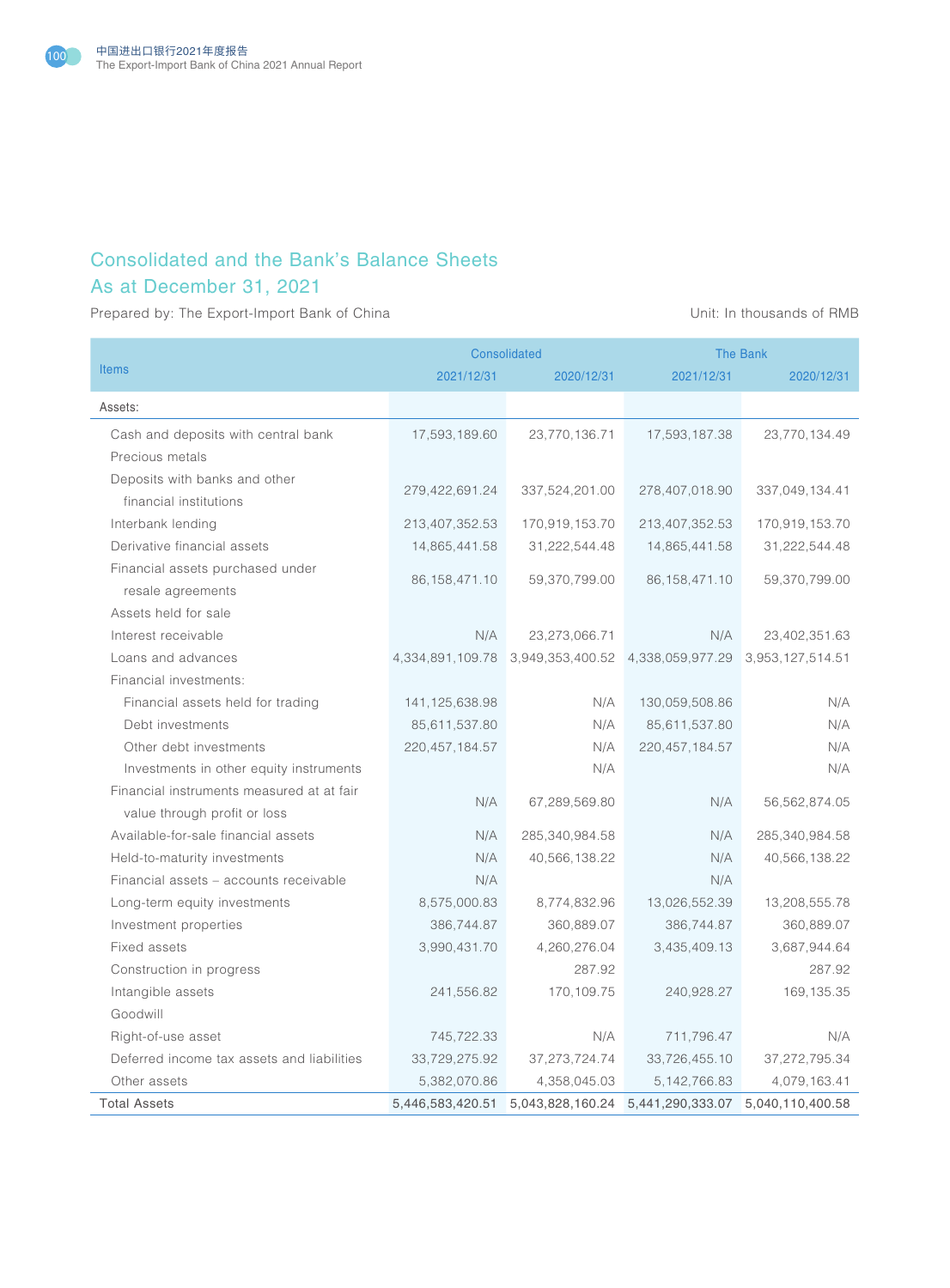

## Prepared by: The Export-Import Bank of China Unit: In thousands of RMB

|                                                                |                     | <b>Consolidated</b> | The Bank            |                  |
|----------------------------------------------------------------|---------------------|---------------------|---------------------|------------------|
| <b>Items</b>                                                   | 2021/12/31          | 2020/12/31          | 2021/12/31          | 2020/12/31       |
| Liabilities:                                                   |                     |                     |                     |                  |
| Borrowings from central bank                                   | 216,686,985.38      | 294,400,000.00      | 216,686,985.38      | 294,400,000.00   |
| Due to banks and other financial institutions                  | 408,061,721.35      | 462,282,763.29      | 408,061,721.35      | 462,282,763.29   |
| Interbank borrowings                                           | 53,694,709.88       | 67,014,605.59       | 53,694,709.88       | 67,014,605.59    |
| Financial liabilities at fair value through                    | N/A                 | 428,497.65          | N/A                 |                  |
| profit and loss<br>Financial liabilities designated as at fair |                     |                     |                     |                  |
| value through profit or loss                                   | 426,493.86          | N/A                 |                     | N/A              |
| Derivative financial liabilities                               | 1,999,564.08        | 6,630,458.52        | 1,999,564.08        | 6,630,458.52     |
| Financial assets sold under repurchase                         |                     |                     |                     |                  |
| agreement                                                      | 29,388,004.19       | 7,520,000.00        | 29,388,004.19       | 7,520,000.00     |
| Due to customers                                               | 169,404,437.54      | 157,839,057.98      | 169,404,437.54      | 157,839,057.98   |
| Employee benefits payable                                      | 176,706.67          | 136, 190.41         | 165,277.44          | 132,201.29       |
| Taxes payable                                                  | 2,505,993.29        | 2,302,667.47        | 2,500,299.48        | 2,297,878.50     |
| Interest payable                                               | N/A                 | 2,681,755.77        | N/A                 | 2,681,755.77     |
| Liabilities held for sale                                      |                     |                     |                     |                  |
| Provisions                                                     | 3,463,693.37        | 1,505,743.31        | 3,463,693.37        | 1,505,743.31     |
| Debt securities issued                                         | 4, 153, 155, 170.26 | 3,696,486,249.33    | 4, 153, 155, 170.26 | 3,696,486,249.33 |
| Leases liabilities                                             | 625,667.69          | N/A                 | 593,806.67          | N/A              |
| Deferred income tax liabilities                                | 5,360,133.22        | 7,879,780.74        | 5,360,133.22        | 7,879,780.74     |
| Other liabilities                                              | 21, 154, 322. 34    | 17,277,910.26       | 20,460,082.47       | 17, 179, 858.54  |
| <b>Total Liabilities</b>                                       | 5,066,103,603.12    | 4,724,385,680.32    | 5,064,933,885.34    | 4,723,850,352.86 |
| Owner's equity:                                                |                     |                     |                     |                  |
| Paid-in capital                                                | 150,000,000.00      | 150,000,000.00      | 150,000,000.00      | 150,000,000.00   |
| Other equity instruments                                       | 59,876,160.00       |                     | 59,876,160.00       |                  |
| Including: Preferred stock                                     |                     |                     |                     |                  |
| Perpetual debt                                                 | 59,876,160.00       |                     | 59,876,160.00       |                  |
| Capital reserves                                               | 141,506,518.45      | 141,506,518.45      | 141,506,518.45      | 141,506,518.45   |
| Less: Treasury stock                                           |                     |                     |                     |                  |
| Other comprehensive income                                     | 432,639.10          | $-47,526.55$        | 1,017,061.89        | 338,837.77       |
| Surplus reserves                                               | 503,723.95          | 2,159,584.83        | 503,723.95          | 2,159,584.83     |
| General risk reserves                                          | 18,919,467.93       | 18,919,467.93       | 18,919,467.93       | 18,919,467.93    |
| Undistributed profits                                          | 6,449,585.74        | 4, 128, 757.83      | 4,533,515.51        | 3,335,638.73     |
| Total owners' equity attributable to the                       | 377,688,095.17      | 316,666,802.50      | 376, 356, 447. 73   | 316,260,047.72   |
| parent company                                                 |                     |                     |                     |                  |
| Minority interests                                             | 2,791,722.22        | 2,775,677.42        |                     |                  |
| Total Owners' Equity                                           | 380,479,817.39      | 319,442,479.91      | 376, 356, 447. 73   | 316,260,047.72   |
| Total Liabilities and Owners' Equity                           | 5,446,583,420.51    | 5,043,828,160.24    | 5,441,290,333.07    | 5,040,110,400.58 |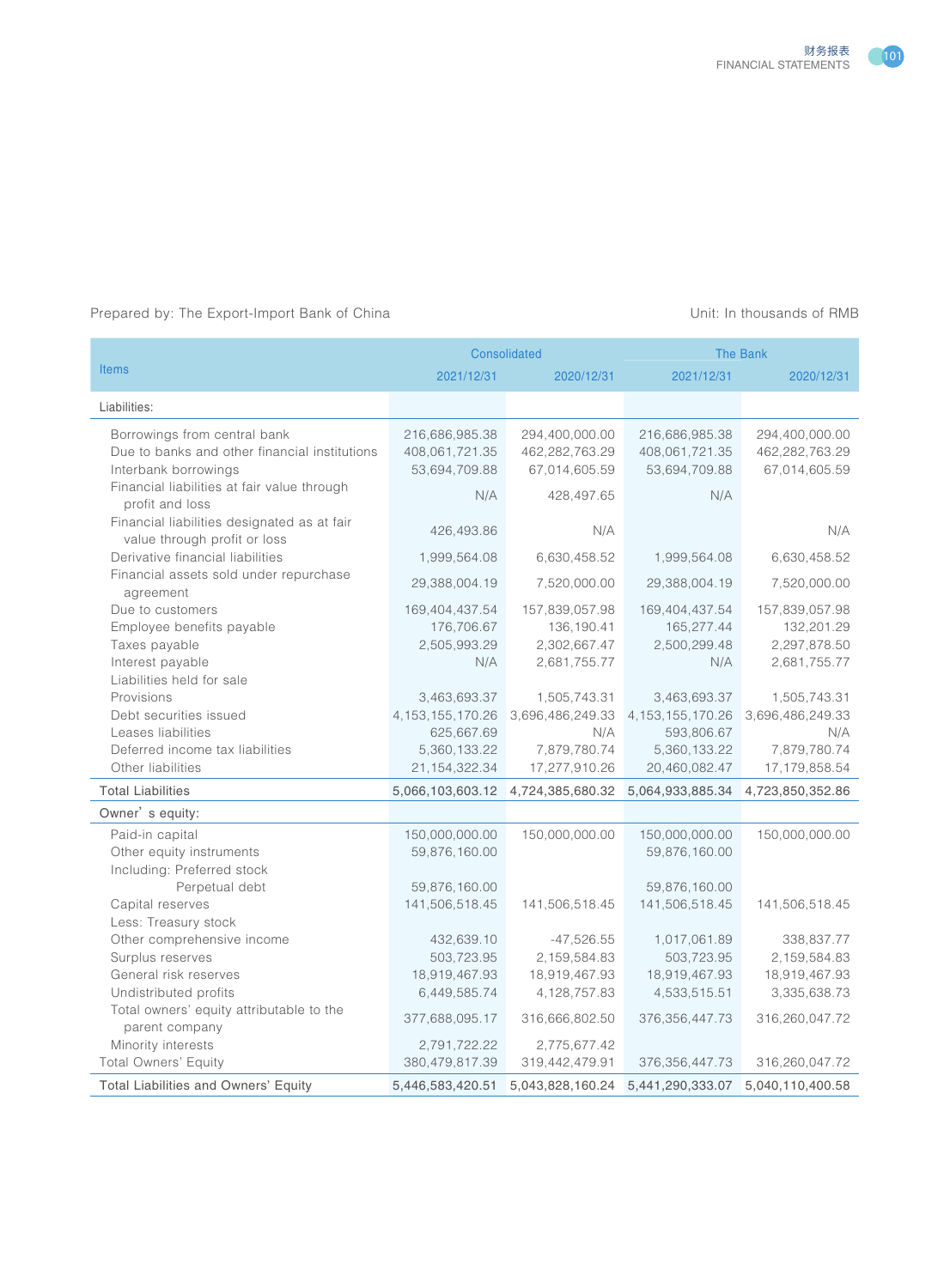

# 合并及银行利润表

## 2021年度

|                            | 中国进出口银行合并报表     |                  | 中国进出口银行          |                  |  |
|----------------------------|-----------------|------------------|------------------|------------------|--|
| 项目                         | 2021年度          | 2020年度           | 2021年度           | 2020年度           |  |
| -、营业收入                     | 25,854,018.16   | 21,844,630.93    | 24,250,882.57    | 21,517,186.77    |  |
| (一) 利息净收入                  | 6,843,144.38    | 7,458,079.03     | 6,876,195.62     | 7,537,255.03     |  |
| 利息收入                       | 153,369,998.79  | 146,467,935.49   | 153,403,050.03   | 146,547,111.49   |  |
| 利息支出                       | 146,526,854.41  | 139,009,856.46   | 146,526,854.41   | 139,009,856.46   |  |
| (二) 手续费及佣金净收入              | 3,470,894.42    | 4,653,380.05     | 3,470,894.42     | 4,653,380.05     |  |
| 手续费及佣金收入                   | 4,271,220.76    | 5,375,477.24     | 4,271,220.76     | 5,375,477.24     |  |
| 手续费及佣金支出                   | 800,326.34      | 722,097.19       | 800,326.34       | 722,097.19       |  |
| (三) 投资收益 (损失以"-"号填列)       | 6,912,306.00    | 10,616,062.00    | 5,987,820.23     | 10,933,370.43    |  |
| 其中:对联营企业和合营企业的投资收益         | 196,912.36      | $-194,759.27$    | $-12,966.93$     | 181,734.09       |  |
| 以摊余成本计量的金融资产终止确认           | 1,411,845.52    |                  | 1,411,845.52     |                  |  |
| 产生的收益 (损失以"-"号填列)          |                 |                  |                  |                  |  |
| (四)净敞口套期收益 (损失以 "-"号填列)    |                 |                  |                  |                  |  |
| (五) 其他收益                   | 55,485.28       | 52,300.35        | 53,680.99        | 52,300.35        |  |
| (六) 公允价值变动收益 (损失以"-"号填列)   | $-9,547,465.30$ | 31,429,445.34    | $-10,257,955.28$ | 30,705,930.23    |  |
| (七) 汇兑收益 (损失以"-"号填列)       | 18, 101, 834.67 | $-33,218,584.04$ | 18, 102, 520.63  | $-33,218,628.29$ |  |
| (八) 其他业务收入                 | 41,520.64       | 854,461.39       | 41,427.91        | 854,092.15       |  |
| (九) 资产处置收益 (损失以"-"号填列)     | $-23,701.94$    | $-513.19$        | $-23,701.94$     | $-513.19$        |  |
| 二、营业支出                     | 15,178,857.33   | 14,339,437.78    | 14,961,058.17    | 14, 111, 065. 78 |  |
| (一) 税金及附加                  | 1,043,438.11    | 1,127,316.34     | 1,042,535.96     | 1,125,512.04     |  |
| (二) 业务及管理费                 | 4,174,903.30    | 3,828,200.90     | 3,981,773.30     | 3,623,956.17     |  |
| (三)信用减值损失 (转回金额以 "-"号列示)   | 9,671,157.77    | 不适用              | 9,647,390.75     | 不适用              |  |
| (四) 其他资产减值损失 (转回金额以"-"号列示) | 268,561.95      | 不适用              | 268,561.95       | 不适用              |  |
| (五) 资产减值损失 (转回金额以"-"号列示)   | 不适用             | 9,295,095.57     | 不适用              | 9,272,772.60     |  |
| (六) 其他业务成本                 | 20,796.21       | 88,824.97        | 20,796.21        | 88,824.97        |  |
| 三、营业利润 (亏损以"-"号填列)         | 10,675,160.83   | 7,505,193.15     | 9,289,824.40     | 7,406,120.99     |  |
| 加:营业外收入                    | 53,645.64       | 36,025.61        | 53,645.64        | 36,025.61        |  |
| 减:营业外支出                    | 185,817.18      | 63,065.15        | 185,817.18       | 63,065.15        |  |
| 四、利润总额 (亏损以"-"号填列)         | 10,542,989.29   | 7,478,153.60     | 9, 157, 652.87   | 7,379,081.44     |  |
| 减:所得税费用                    | 2,737,890.35    | 1,840,192.21     | 2,729,659.12     | 1,834,302.67     |  |
| 五、净利润 (亏损以"-"号填列)          | 7,805,098.94    | 5,637,961.40     | 6,427,993.75     | 5,544,778.77     |  |
| 归属于母公司所有者的净利润              | 7,560,246.64    | 5,519,459.47     | 6,427,993.75     | 5,544,778.77     |  |
| 少数股东损益                     | 244,852.30      | 118,501.93       |                  |                  |  |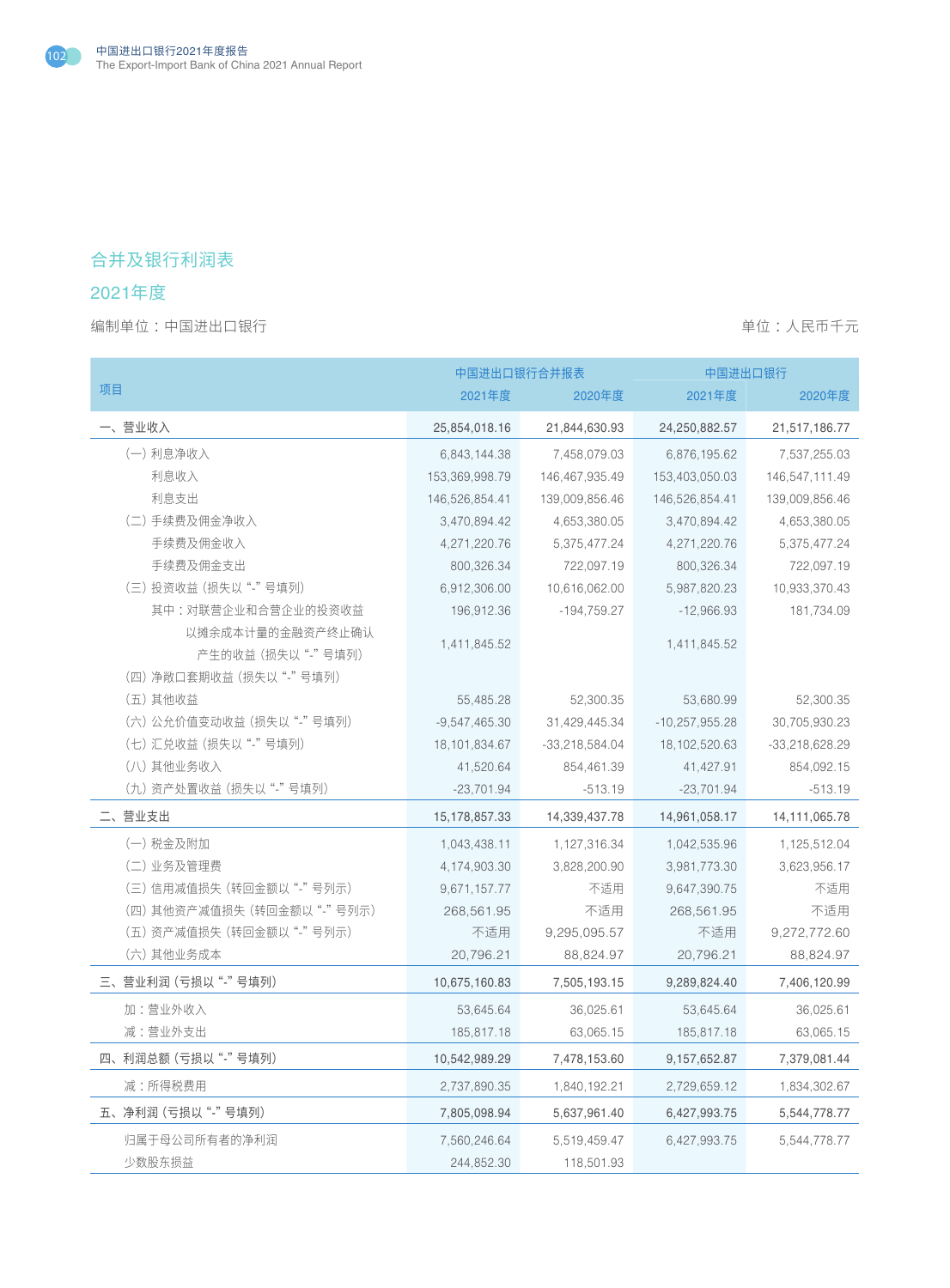

## 编制单位:中国进出口银行 着的 的过去分词 的过去分词 医神经性 医血管 计多元 医心包的 医单位:人民币千元

|                          |               | 中国进出口银行合并报表     |              | 中国进出口银行         |
|--------------------------|---------------|-----------------|--------------|-----------------|
| 项目                       | 2021年度        | 2020年度          | 2021年度       | 2020年度          |
| 六、其他综合收益的税后净额            | 185,488.22    | $-1,505,464.02$ | 383,557.75   | $-1,012,813.40$ |
| (一)归属于母公司所有者的其他综合收益的税后净额 | 185,499.27    | $-1,506,131.66$ | 383,557.75   | $-1,012,813.40$ |
| 1. 以后不能重分类进损益的其他综合收益     |               | 1,220.89        |              | 1,220.89        |
| (1)权益法下不可转损益的其他综合收益      |               | 1,220.89        |              | 1,220.89        |
| 2. 以后将重分类进损益的其他综合收益      | 185,499.27    | $-1,507,352.54$ | 383,557.75   | $-1,014,034.28$ |
| (1) 权益法下可转损益的其他综合收益      | $-48,793.79$  | $-10,890.52$    | $-48,793.79$ | $-11,055.19$    |
| (2)其他债权投资公允价值变动          | 386,922.55    | 不适用             | 386,922.55   | 不适用             |
| (3)其他债权投资信用损失准备          | 21,468.31     | 不适用             | 21,468.31    | 不适用             |
| (4) 可供出售金融资产公允价值变动       | 不适用           | $-1,000,746.69$ | 不适用          | $-1,000,746.69$ |
| (5)外币财务报表折算差额            | $-174,097.81$ | $-495, 715.33$  | 23,960.67    | $-2,232.40$     |
| (二)归属于少数股东的其他综合收益的税后净额   | $-11.06$      | 667.64          |              |                 |
| 七、综合收益总额                 | 7,990,587.16  | 4,132,497.37    | 6,811,551.49 | 4,531,965.37    |
| 归属于母公司所有者的综合收益总额         | 7,745,745.91  | 4,013,327.81    | 6,811,551.49 | 4,531,965.37    |
| 归属干少数股东的综合收益总额           | 244,841.25    | 119,169.57      |              |                 |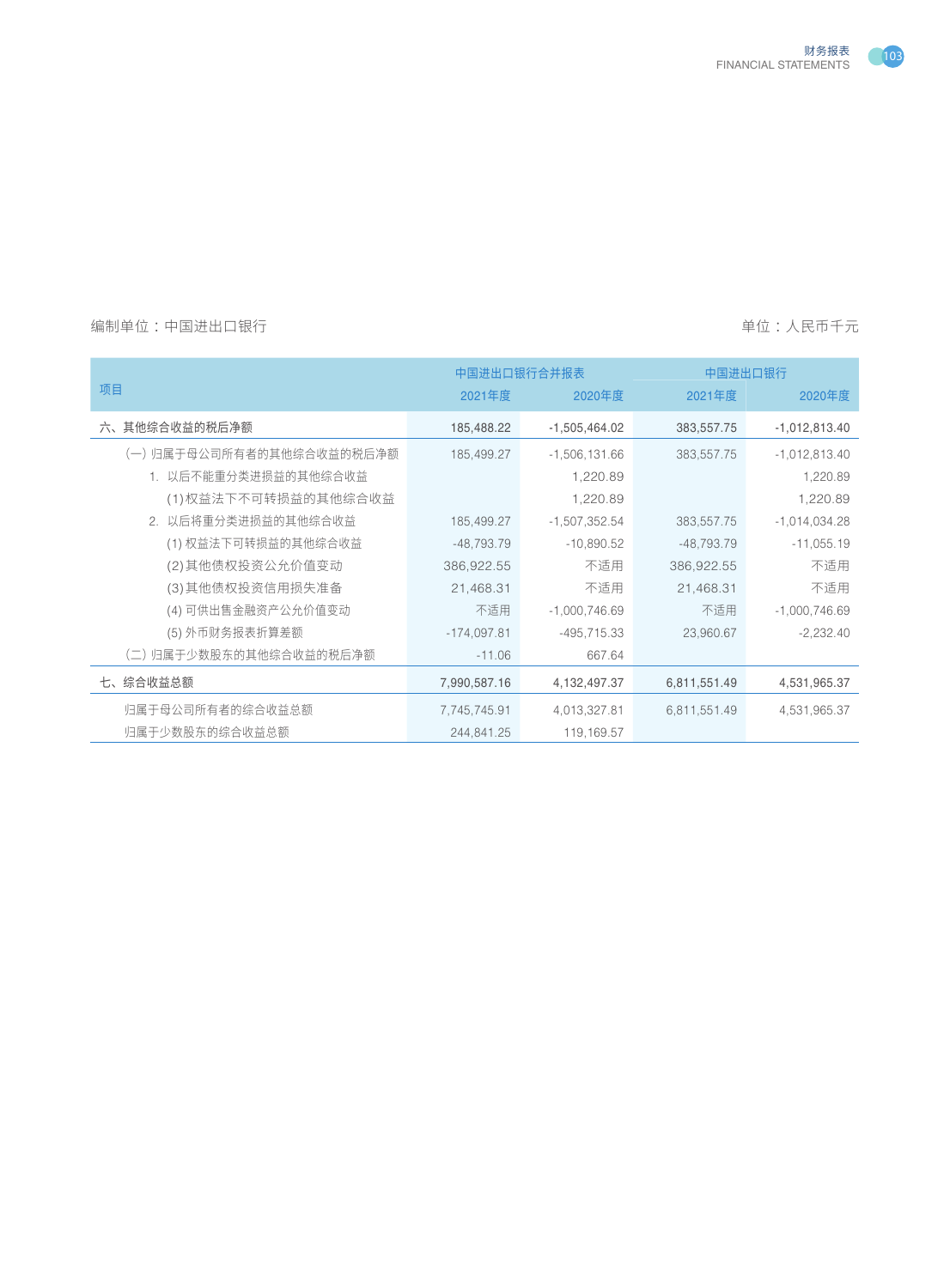

# Consolidated and the Bank's Income Statements For the year ended December 31, 2021

Prepared by: The Export-Import Bank of China Unit: In thousands of RMB

|                                                                    |                 | Consolidated     | <b>The Bank</b>  |                  |
|--------------------------------------------------------------------|-----------------|------------------|------------------|------------------|
| <b>Items</b>                                                       | 2021            | 2020             | 2021             | 2020             |
| I. Operating revenue                                               | 25,854,018.16   | 21,844,630.93    | 24,250,882.57    | 21,517,186.77    |
| (1) Net interest income                                            | 6,843,144.38    | 7,458,079.03     | 6,876,195.62     | 7,537,255.03     |
| Interest income                                                    | 153,369,998.79  | 146,467,935.49   | 153,403,050.03   | 146,547,111.49   |
| Interest expenses                                                  | 146,526,854.41  | 139,009,856.46   | 146,526,854.41   | 139,009,856.46   |
| (2) Net fee and commission income                                  | 3,470,894.42    | 4,653,380.05     | 3,470,894.42     | 4,653,380.05     |
| Fee and commission income                                          | 4,271,220.76    | 5,375,477.24     | 4,271,220.76     | 5,375,477.24     |
| Fee and commission expenses                                        | 800,326.34      | 722,097.19       | 800,326.34       | 722,097.19       |
| (3) Investment income ("-" for loss)                               | 6,912,306.00    | 10,616,062.00    | 5,987,820.23     | 10,933,370.43    |
| Including: investment income from<br>associates and joint ventures | 196,912.36      | $-194,759.27$    | $-12,966.93$     | 181,734.09       |
| Net gains on derecognition of debt instruments                     | 1,411,845.52    |                  | 1,411,845.52     |                  |
| at amortized cost ("-" for loss)                                   |                 |                  |                  |                  |
| (4) Net exposure hedging income ("-" for loss)                     |                 |                  |                  |                  |
| (5) Other gain                                                     | 55,485.28       | 52,300.35        | 53,680.99        | 52,300.35        |
| (6) Gains from changes in fair value ("-" for loss)                | $-9,547,465.30$ | 31,429,445.34    | $-10,257,955.28$ | 30,705,930.23    |
| (7) Exchange gain ("-" for loss)                                   | 18,101,834.67   | $-33,218,584.04$ | 18, 102, 520.63  | $-33,218,628.29$ |
| (8) Other operating income                                         | 41,520.64       | 854,461.39       | 41,427.91        | 854,092.15       |
| (9) Gain from disposal of assets ("-" for loss)                    | $-23,701.94$    | $-513.19$        | $-23,701.94$     | $-513.19$        |
| II. Operating expenses                                             | 15,178,857.33   | 14,339,437.78    | 14,961,058.17    | 14, 111, 065. 78 |
| (1) Taxes and surcharges                                           | 1,043,438.11    | 1,127,316.34     | 1,042,535.96     | 1,125,512.04     |
| (2) Business and administrative expenses                           | 4,174,903.30    | 3,828,200.90     | 3,981,773.30     | 3,623,956.17     |
| (3) Credit impairment losses                                       | 9,671,157.77    | N/A              | 9,647,390.75     | N/A              |
| (4) Other impairment losses on assets                              | 268,561.95      | N/A              | 268,561.95       | N/A              |
| (5) Assets impairment loss                                         | N/A             | 9,295,095.57     | N/A              | 9,272,772.60     |
| (6) Other operating expenses                                       | 20,796.21       | 88,824.97        | 20,796.21        | 88,824.97        |
| III. Operating Profit ("-" for loss)                               | 10,675,160.83   | 7,505,193.15     | 9,289,824.40     | 7,406,120.99     |
| Add: Non-operating income                                          | 53,645.64       | 36,025.61        | 53,645.64        | 36,025.61        |
| Less: Non-operating expenses                                       | 185,817.18      | 63,065.15        | 185,817.18       | 63,065.15        |
| IV. Total Profit ("-" for loss)                                    | 10,542,989.29   | 7,478,153.60     | 9,157,652.87     | 7,379,081.44     |
| Less: Income tax expenses                                          | 2,737,890.35    | 1,840,192.21     | 2,729,659.12     | 1,834,302.67     |
| V. Net profit ("-" for loss)                                       | 7,805,098.94    | 5,637,961.40     | 6,427,993.75     | 5,544,778.77     |
| Net profit attributable to owners of                               |                 |                  |                  |                  |
| the parent company                                                 | 7,560,246.64    | 5,519,459.47     | 6,427,993.75     | 5,544,778.77     |
| Net profit attributable to minority interests                      | 244,852.30      | 118,501.93       |                  |                  |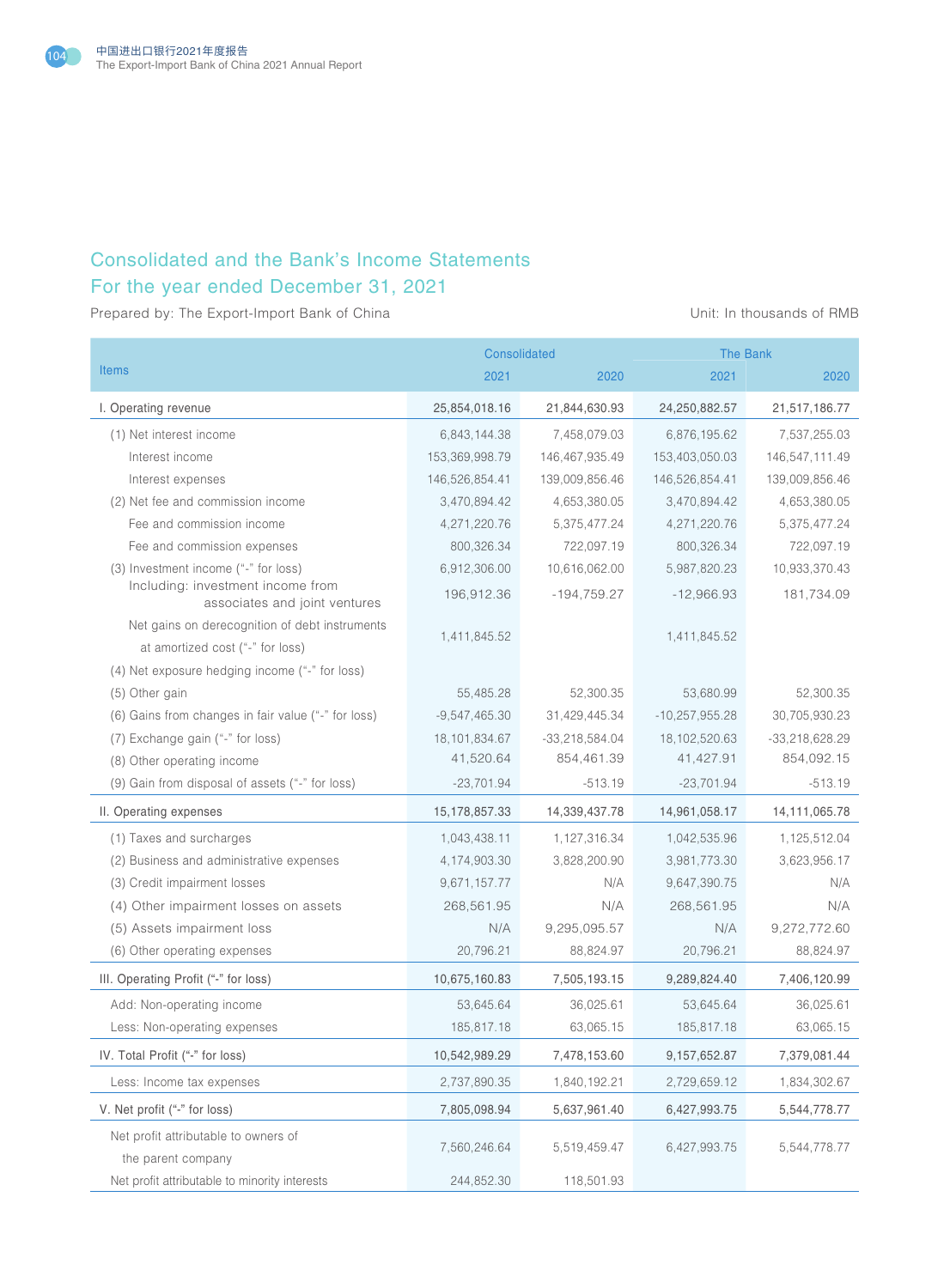

#### Prepared by: The Export-Import Bank of China View China Unit: In thousands of RMB

|                                                |               | <b>Consolidated</b> | <b>The Bank</b> |                 |
|------------------------------------------------|---------------|---------------------|-----------------|-----------------|
| <b>Item</b>                                    | 2021          | 2020                | 2021            | 2020            |
| VI. Other comprehensive income - after tax     | 185,488.22    | $-1,505,464.02$     | 383,557.75      | $-1,012,813.40$ |
| Other comprehensive income - after tax         |               |                     |                 |                 |
| attributable to owners of the parent company   | 185,499.27    | $-1,506,131.66$     | 383,557.75      | $-1,012,813.40$ |
| (1) Other comprehensive income not             |               |                     |                 |                 |
| reclassified into profit or loss subsequently  |               | 1,220.89            |                 | 1,220.89        |
| i. Other comprehensive income of the           |               |                     |                 |                 |
| investee accounted for using equity            |               |                     |                 |                 |
| method which will be not reclassified into     |               | 1,220.89            |                 | 1,220.89        |
| profit or loss subsequently                    |               |                     |                 |                 |
| (2) Other comprehensive income that will be    |               |                     |                 |                 |
| reclassified into profit or loss subsequently  | 185,499.27    | $-1,507,352.54$     | 383,557.75      | $-1,014,034.28$ |
| i. Other comprehensive income of the           |               |                     |                 |                 |
| investee accounted for using equity            |               |                     |                 |                 |
| method which will be reclassified into         | $-48,793.79$  | $-10,890.52$        | $-48,793.79$    | $-11,055.19$    |
| profit or loss subsequently                    |               |                     |                 |                 |
| ii. Changes in fair value of debt instruments  |               |                     |                 |                 |
| measured at fair value through other           | 386,922.55    | N/A                 | 386,922.55      | N/A             |
| comprehensive income                           |               |                     |                 |                 |
| iii. Credit losses of debt instruments         |               |                     |                 |                 |
| measured at fair value through other           | 21,468.31     | N/A                 | 21,468.31       | N/A             |
| comprehensive income                           |               |                     |                 |                 |
| iv. Gains or losses arising from changes in    |               |                     |                 |                 |
| fair value of available-for-sale financial     | N/A           | $-1,000,746.69$     | N/A             | $-1,000,746.69$ |
| assets                                         |               |                     |                 |                 |
| v. Translation differences arising on          |               |                     |                 |                 |
| translation of foreign currency financial      | $-174,097.81$ | $-495,715.33$       | 23,960.67       | $-2,232.40$     |
| statements                                     |               |                     |                 |                 |
| Other comprehensive income                     |               |                     |                 |                 |
| - after tax attributable to minority interests | $-11.06$      | 667.64              |                 |                 |
| VII. Total comprehensive income                | 7,990,587.16  | 4,132,497.37        | 6,811,551.49    | 4,531,965.37    |
| (1) Total comprehensive income attributable to |               |                     |                 |                 |
| owners of the parent company                   | 7,745,745.91  | 4,013,327.81        | 6,811,551.49    | 4,531,965.37    |
| (2) Total comprehensive income attributable to |               |                     |                 |                 |
| minority interests                             | 244,841.25    | 119,169.57          |                 |                 |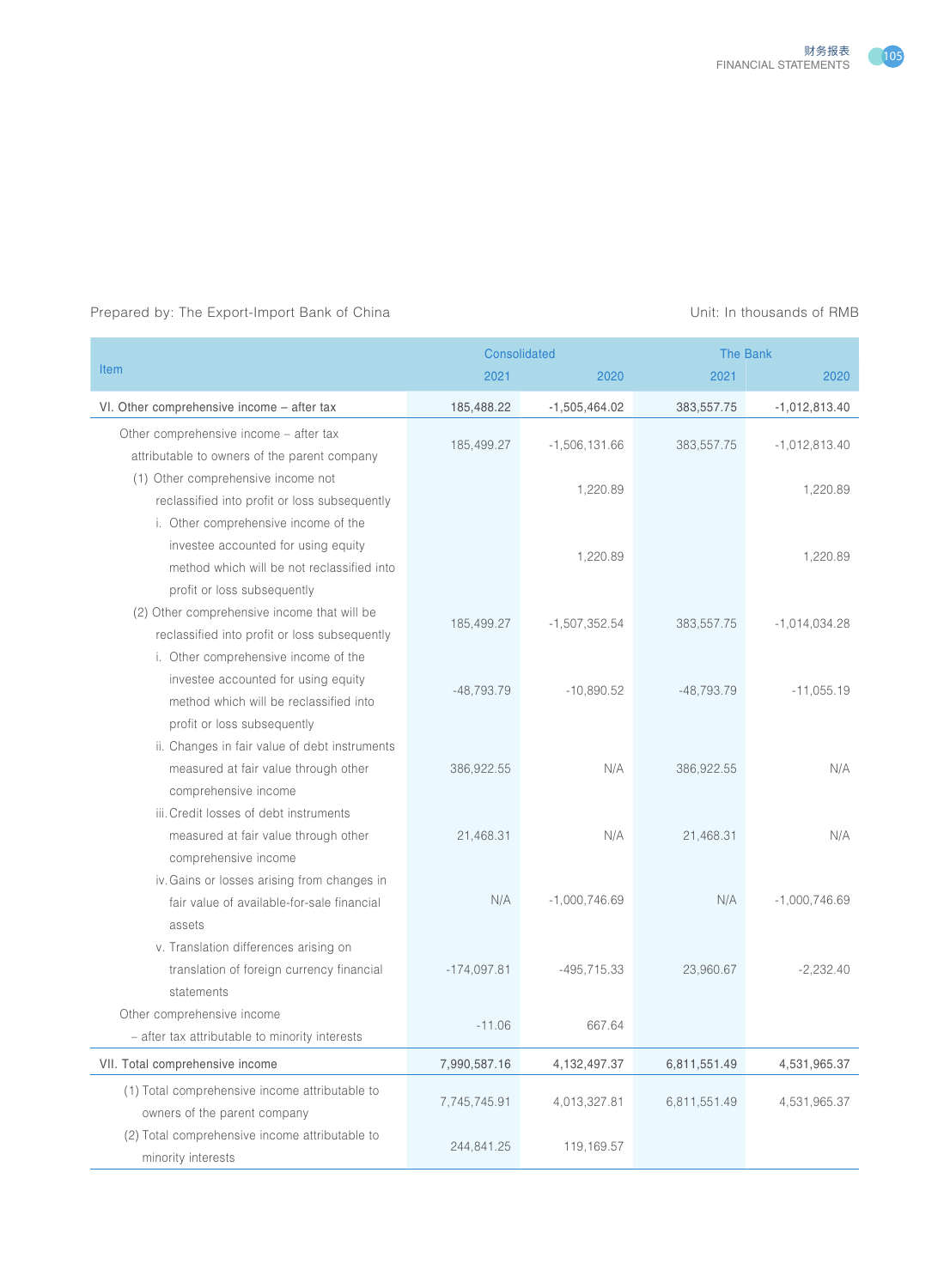

# 合并及银行现金流量表

## 2021年度

编制单位:中国进出口银行 着心的 : 我们在我们的时候,我们的时候,我们的时候,我们的时候,我们的时候,我们不会

|                   | 中国进出口银行合并报表         |                  | 中国进出口银行           |                     |
|-------------------|---------------------|------------------|-------------------|---------------------|
| 项目                | 2021年度              | 2020年度           | 2021年度            | 2020年度              |
| 一、经营活动产生的现金流量:    |                     |                  |                   |                     |
| 存放中央银行和同业款项净减少额   | 69,925,865.01       |                  | 69,925,865.01     |                     |
| 向中央银行借款净增加额       |                     | 173,200,000.00   |                   | 173,200,000.00      |
| 收取利息、手续费及佣金的现金    | 160, 113, 473. 70   | 186,723,437.26   | 160,049,783.04    | 186,981,842.81      |
| 回购业务资金净增加额        | 21,860,000.00       |                  | 21,860,000.00     |                     |
| 收到其他与经营活动有关的现金    | 16,765,586.25       | 2,032,582.92     | 16,720,749.18     | 2,511,012.52        |
| 经营活动现金流入小计        | 268,664,924.97      | 361,956,020.18   | 268,556,397.23    | 362,692,855.34      |
| 客户存款和同业存放款项净减少额   | 44, 150, 392. 24    | 361,668,033.38   | 44, 150, 392. 24  | 361,668,033.38      |
| 客户贷款及垫款净增加额       | 391,771,023.43      | 409,011,250.43   | 390,989,820.95    | 408,731,897.10      |
| 向中央银行借款净减少额       | 77,906,000.00       |                  | 77,906,000.00     |                     |
| 存放中央银行和同业款项净增加额   |                     | 268,263.06       |                   | 268,263.06          |
| 为交易目的而持有的金融资产净增加额 | 16,581,105.09       | 17,635,131.41    | 16,950,156.91     | 17,975,692.96       |
| 拆入资金净减少额          | 13,347,933.93       | 21,001,701.85    | 13,347,933.93     | 21,001,701.85       |
| 拆出资金净增加额          | 25,282,166.13       | 89,773,710.01    | 25, 282, 166. 13  | 89,773,710.01       |
| 返售业务资金净增加额        | 16,510.73           | 17,463,400.00    | 16,510.73         | 17,463,400.00       |
| 支付利息、手续费及佣金的现金    | 15,244,384.07       | 64,054,087.14    | 15,244,384.07     | 64,054,087.14       |
| 支付给职工以及为职工支付的现金   | 2,030,201.70        | 1,985,588.48     | 1,993,175.03      | 1,935,630.21        |
| 支付的各项税费           | 11,297,535.87       | 15,229,402.47    | 11,289,398.98     | 15,227,039.32       |
| 支付其他与经营活动有关的现金    | 1,219,804.58        | 36,952,746.21    | 1,643,044.85      | 36,829,066.97       |
| 经营活动现金流出小计        | 598,847,057.76      | 1,035,043,314.43 | 598,812,983.82    | 1,034,928,522.00    |
| 经营活动产生的现金流量净额     | $-330, 182, 132.79$ | -673,087,294.25  | -330,256,586.58   | $-672, 235, 666.66$ |
| 二、投资活动产生的现金流量:    |                     |                  |                   |                     |
| 收回投资收到的现金         | 207, 377, 245. 23   | 230,529,619.77   | 207,419,242.91    | 231,116,718.31      |
| 处置固定资产、长期待摊费用及    | 8,554.04            | 616.43           | 8,554.04          | 616.43              |
| 无形资产所收到的现金净额      |                     |                  |                   |                     |
| 取得投资收益收到的现金       | 12,507,035.85       | 9,530,082.09     | 11,679,886.36     | 9,394,366.97        |
| 收到其他与投资活动有关的现金    |                     |                  |                   |                     |
| 投资活动现金流入小计        | 219,892,835.13      | 240,060,318.29   | 219, 107, 683. 31 | 240,511,701.70      |
| 投资支付的现金           | 229,204,093.95      | 248,092,819.41   | 229,405,983.89    | 248,906,588.90      |
| 购建固定资产、无形资产和其他    | 309,918.04          | 546,448.00       | 309,213.77        | 546,160.57          |
| 长期资产支付的现金         |                     |                  |                   |                     |
| 支付其他与投资活动有关的现金    |                     |                  |                   |                     |
| 投资活动现金流出小计        | 229,514,011.99      | 248,639,267.41   | 229,715,197.66    | 249,452,749.47      |
| 投资活动产生的现金流量净额     | $-9,621,176.86$     | $-8,578,949.12$  | $-10,607,514.35$  | $-8,941,047.76$     |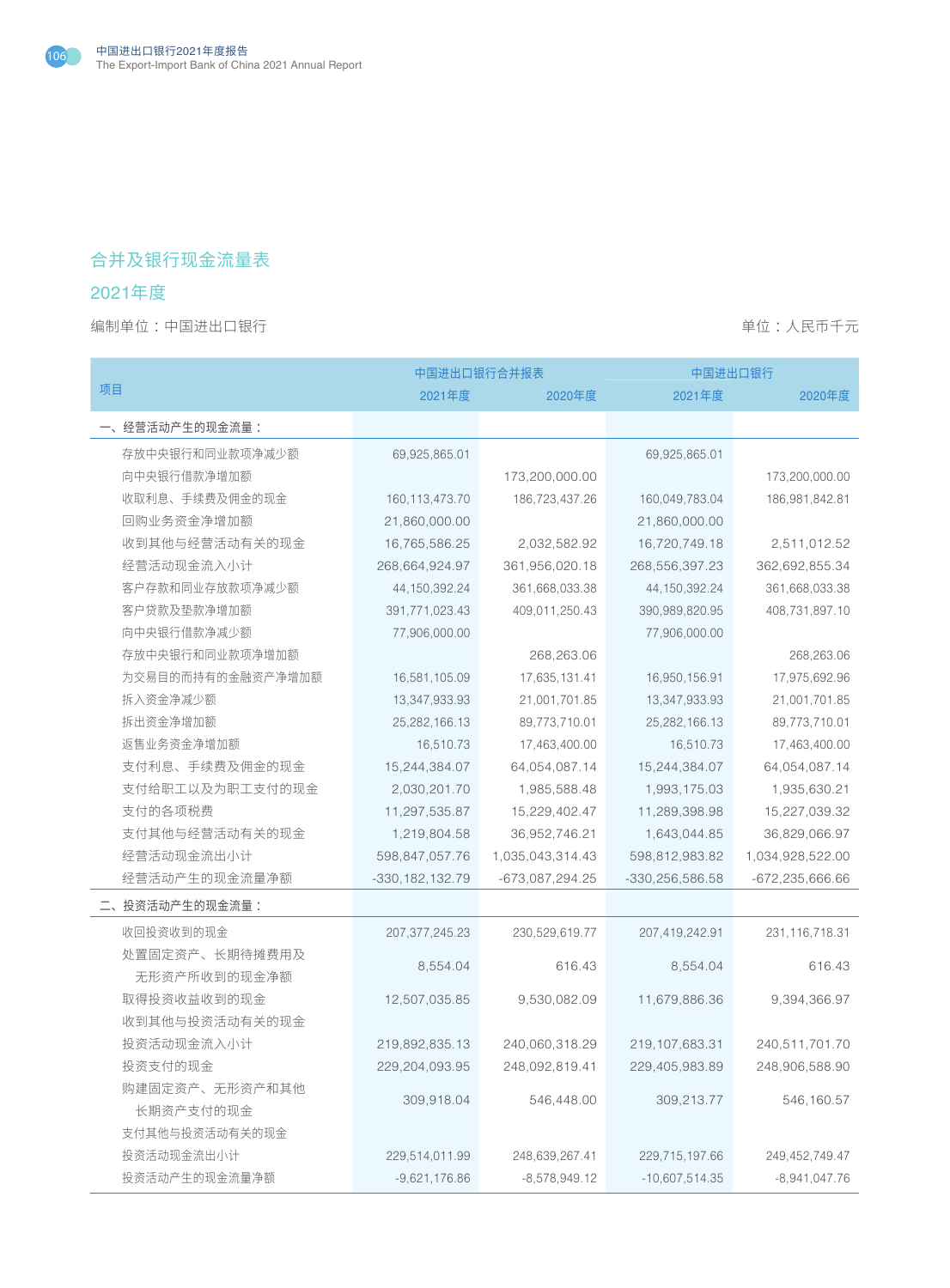

|                            | 中国进出口银行合并报表      |                  | 中国进出口银行          |                  |  |
|----------------------------|------------------|------------------|------------------|------------------|--|
| 项目                         | 2021年度           | 2020年度           | 2021年度           | 2020年度           |  |
| 三、筹资活动产生的现金流量:             |                  |                  |                  |                  |  |
| 吸收投资收到的现金                  | 107, 168.48      | 209,645.97       |                  |                  |  |
| 其中:子公司吸收少数股东权益性<br>投资收到的现金 | 107,168.48       | 209.645.97       |                  |                  |  |
| 发行债券收到的现金                  | 1,411,860,777.71 | 1,366,877,380.50 | 1,411,860,777.71 | 1,366,877,380.50 |  |
| 收到其他与筹资活动有关的现金             |                  |                  |                  |                  |  |
| 筹资活动现金流入小计                 | 1,411,967,946.19 | 1,367,087,026.46 | 1,411,860,777.71 | 1,366,877,380.50 |  |
| 偿还债务支付的现金                  | 884,440,598.57   | 641,870,535.14   | 884,440,598.57   | 641,870,535.14   |  |
| 分配股利、利润或偿付利息支付的现金          | 138,519,196.23   | 115,949,082.27   | 137,938,379.00   | 115,918,293.03   |  |
| 其中:子公司支付少数股东的现金股利          | 580,817.23       | 30,789.23        |                  |                  |  |
| 支付其他与筹资活动有关的现金             | 651,742.87       |                  | 616,068.68       |                  |  |
| 其中:子公司减资支付少数股东的现金          |                  |                  |                  |                  |  |
| 筹资活动现金流出小计                 | 1,023,611,537.67 | 757,819,617.41   | 1,022,995,046.25 | 757,788,828.17   |  |
| 筹资活动产生的现金流量净额              | 388, 356, 408.52 | 609,267,409.06   | 388,865,731.46   | 609,088,552.32   |  |
| 四、汇率变动对现金的影响额              | $-1,589,895.60$  | $-3,802,324.99$  | $-1,579,033.00$  | $-3,747,979.91$  |  |
| 五、现金及现金等价物净增加额             | 46,963,203.26    | $-76,201,159.30$ | 46,422,597.53    | $-75,836,142.01$ |  |
| 加:期初现金及现金等价物余额             | 144,462,365.10   | 220,663,524.40   | 143,987,296.29   | 219,823,438.30   |  |
| 六、期末现金及现金等价物余额             | 191,425,568.37   | 144,462,365.10   | 190,409,893.81   | 143,987,296.29   |  |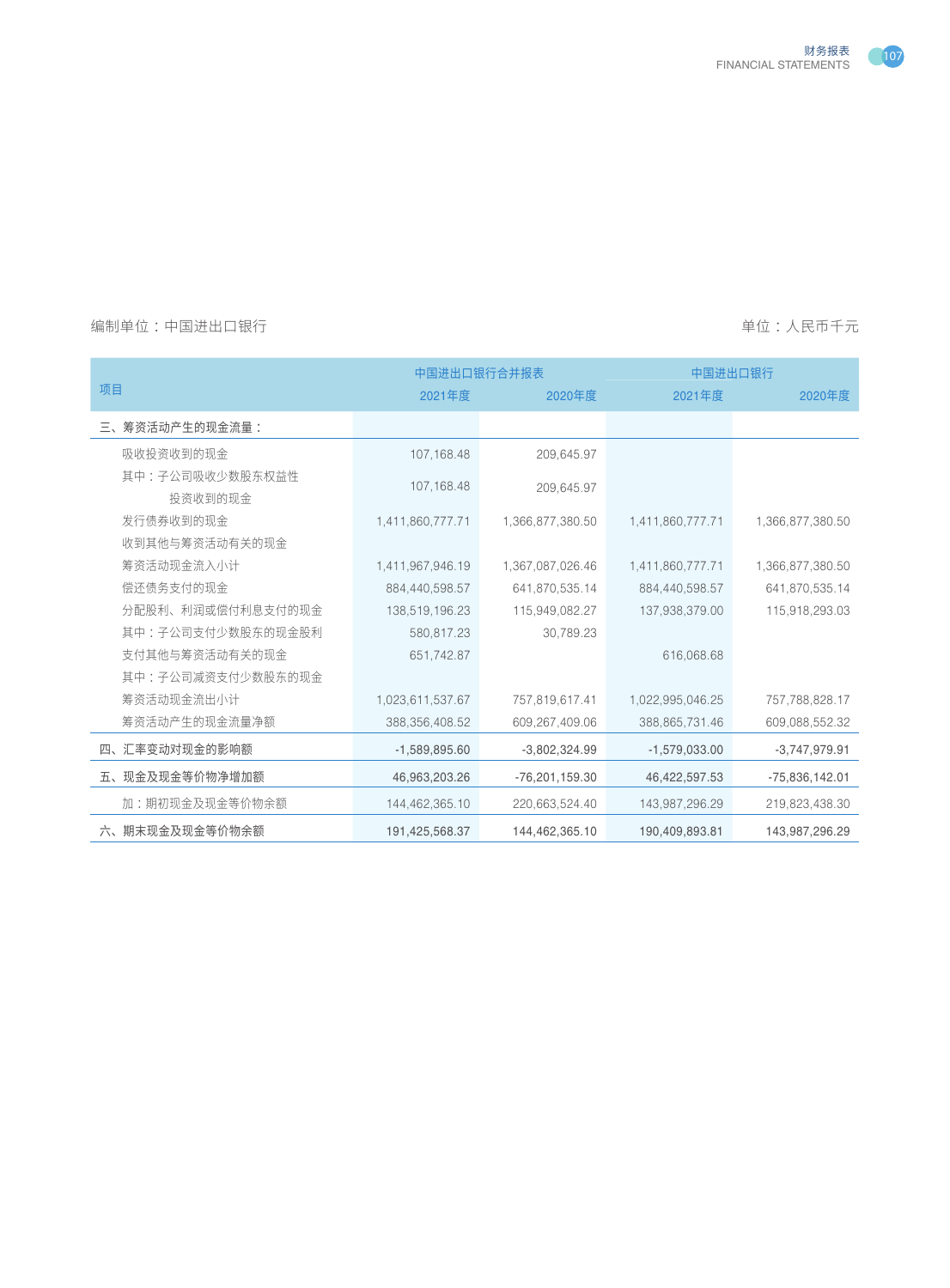

# Consolidated and the Bank's Cash Flow Statements For the year ended December 31, 2021

Prepared by: The Export-Import Bank of China Unit: In thousands of RMB

|                                                             | Consolidated        |                   | <b>The Bank</b>     |                     |
|-------------------------------------------------------------|---------------------|-------------------|---------------------|---------------------|
| <b>Items</b>                                                | 2021                | 2020              | 2021                | 2020                |
| I. Cash flows from operating activities                     |                     |                   |                     |                     |
| Net decrease in balances with central banks and             | 69,925,865.01       |                   | 69,925,865.01       |                     |
| deposits with banks and other financial institutions        |                     |                   |                     |                     |
| Net increase in borrowings from central bank                |                     | 173,200,000.00    |                     | 173,200,000.00      |
| Cash received from interest, fee and commission             | 160, 113, 473. 70   | 186,723,437.26    | 160,049,783.04      | 186,981,842.81      |
| Net increase in repurchase agreements                       | 21,860,000.00       |                   | 21,860,000.00       |                     |
| Other cash received relating to operating activities        | 16,765,586.25       | 2,032,582.92      | 16,720,749.18       | 2,511,012.52        |
| Sub-total of cash inflows from operating activities         | 268,664,924.97      | 361,956,020.18    | 268,556,397.23      | 362,692,855.34      |
| Net decrease in due to customers and deposits<br>with banks | 44, 150, 392. 24    | 361,668,033.38    | 44, 150, 392. 24    | 361,668,033.38      |
| Net increase in loans and advances to customers             | 391,771,023.43      | 409,011,250.43    | 390,989,820.95      | 408,731,897.10      |
| Net decrease in due to central banks                        | 77,906,000.00       |                   | 77,906,000.00       |                     |
| Net increase in deposits in central bank and                |                     |                   |                     |                     |
| other banks                                                 |                     | 268,263.06        |                     | 268,263.06          |
| Net increase in financial investments measured at fair      |                     |                   |                     |                     |
| value through profit or loss                                | 16,581,105.09       | 17,635,131.41     | 16,950,156.91       | 17,975,692.96       |
| Net decrease in interbank borrowings                        | 13,347,933.93       | 21,001,701.85     | 13,347,933.93       | 21,001,701.85       |
| Net increase in Interbank lending                           | 25, 282, 166. 13    | 89,773,710.01     | 25,282,166.13       | 89,773,710.01       |
| Net increase in reverse repurchase agreements               | 16,510.73           | 17,463,400.00     | 16,510.73           | 17,463,400.00       |
| Cash paid for interest, fee and commission                  | 15,244,384.07       | 64,054,087.14     | 15,244,384.07       | 64,054,087.14       |
| Cash paid to and on behalf of employees                     | 2,030,201.70        | 1,985,588.48      | 1,993,175.03        | 1,935,630.21        |
| Payments of all types of taxes                              | 11,297,535.87       | 15,229,402.47     | 11,289,398.98       | 15,227,039.32       |
| Other cash paid relating to operating activities            | 1,219,804.58        | 36,952,746.21     | 1,643,044.85        | 36,829,066.97       |
| Sub-total of cash outflows from operating activities        | 598,847,057.76      | 1,035,043,314.43  | 598,812,983.82      | 1,034,928,522.00    |
| Net cash flows from operating activities                    | $-330, 182, 132.79$ | $-673,087,294.25$ | $-330, 256, 586.58$ | $-672, 235, 666.66$ |
| II. Cash flows from investing activities                    |                     |                   |                     |                     |
| Cash received from disposal of investments                  | 207, 377, 245. 23   | 230,529,619.77    | 207,419,242.91      | 231, 116, 718. 31   |
| Proceeds from disposal of property and equipment and        | 8,554.04            | 616.43            | 8.554.04            | 616.43              |
| other assets                                                |                     |                   |                     |                     |
| Cash received from returns on investments                   | 12,507,035.85       | 9,530,082.09      | 11,679,886.36       | 9,394,366.97        |
| Other cash received relating to investing activities        |                     |                   |                     |                     |
| Sub-total of cash inflows from investing activities         | 219,892,835.13      | 240,060,318.29    | 219,107,683.31      | 240,511,701.70      |
| Cash paid to investments                                    | 229,204,093.95      | 248,092,819.41    | 229,405,983.89      | 248,906,588.90      |
| Cash paid to acquire fixed assets, intangible assets        | 309,918.04          | 546,448.00        | 309,213.77          | 546,160.57          |
| and other long-term assets                                  |                     |                   |                     |                     |
| Other cash paid relating to investing activities            |                     |                   |                     |                     |
| Sub-total of cash outflows from investing activities        | 229,514,011.99      | 248,639,267.41    | 229,715,197.66      | 249,452,749.47      |
| Net cash flows from investing activities                    | $-9,621,176.86$     | $-8,578,949.12$   | $-10,607,514.35$    | $-8,941,047.76$     |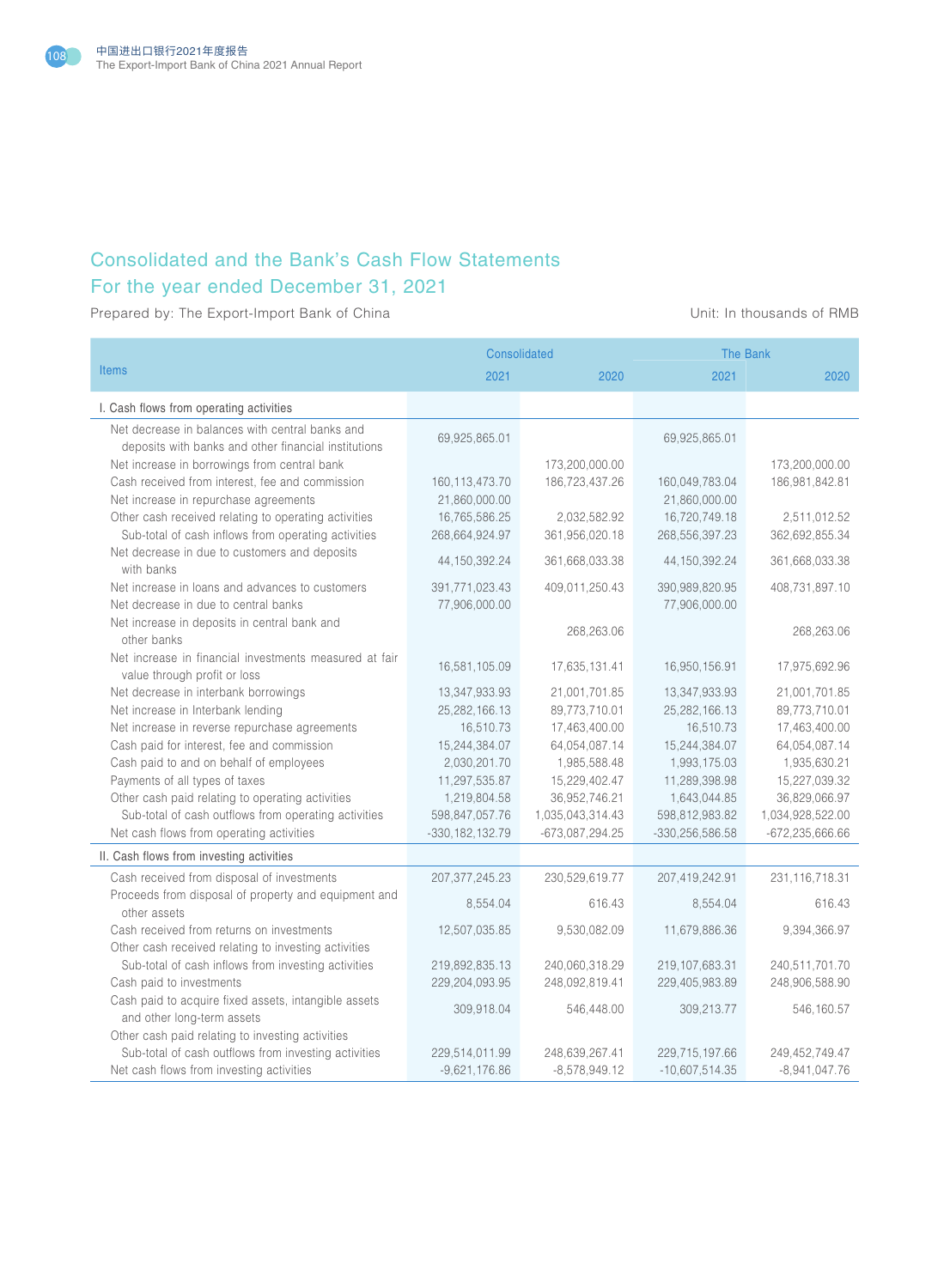

#### Prepared by: The Export-Import Bank of China View China Unit: In thousands of RMB

|                                                                                   | Consolidated     |                  | <b>The Bank</b>  |                  |
|-----------------------------------------------------------------------------------|------------------|------------------|------------------|------------------|
| <b>Item</b>                                                                       | 2021             | 2020             | 2021             | 2020             |
| III. Cash flows from financing activities                                         |                  |                  |                  |                  |
| Cash received from capital contribution                                           | 107, 168.48      | 209,645.97       |                  |                  |
| Including: Cash received from investment by minority<br>interests of subsidiaries | 107,168.48       | 209,645.97       |                  |                  |
| Cash received from debt securities issued                                         | 1,411,860,777.71 | 1,366,877,380.50 | 1,411,860,777.71 | 1,366,877,380.50 |
| Cash received relating to other financing activities                              |                  |                  |                  |                  |
| Sub-total of cash inflows from financing activities                               | 1,411,967,946.19 | 1,367,087,026.46 | 1,411,860,777.71 | 1,366,877,380.50 |
| Cash repayments of amounts borrowed                                               | 884,440,598.57   | 641,870,535.14   | 884,440,598.57   | 641,870,535.14   |
| Cash payments for interest expenses and distribution<br>of dividends or profits   | 138,519,196.23   | 115,949,082.27   | 137,938,379.00   | 115,918,293.03   |
| Including: Dividend paid to minority interests of<br>subsidiaries                 | 580,817.23       | 30.789.23        |                  |                  |
| Other cash payments relating to financing activities                              | 651,742.87       |                  | 616,068.68       |                  |
| Including: cash paid to minority interests in capital                             |                  |                  |                  |                  |
| reduction of subsidiaries                                                         |                  |                  |                  |                  |
| Sub-total of cash outflows from financing activities                              | 1,023,611,537.67 | 757,819,617.41   | 1,022,995,046.25 | 757,788,828.17   |
| Net cash flows from financing activities                                          | 388,356,408.52   | 609,267,409.06   | 388,865,731.46   | 609,088,552.32   |
| IV. Effect of foreign exchange rate changes on cash                               | $-1,589,895.60$  | $-3,802,324.99$  | $-1,579,033.00$  | $-3,747,979.91$  |
| V. Net increase in cash and cash equivalents                                      | 46,963,203.26    | $-76,201,159.30$ | 46,422,597.53    | $-75,836,142.01$ |
| Add: Opening balance of cash and cash equivalent                                  | 144,462,365.10   | 220,663,524.40   | 143,987,296.29   | 219,823,438.30   |
| VI. Closing balance of cash and cash equivalent                                   | 191,425,568.37   | 144,462,365.10   | 190,409,893.81   | 143,987,296.29   |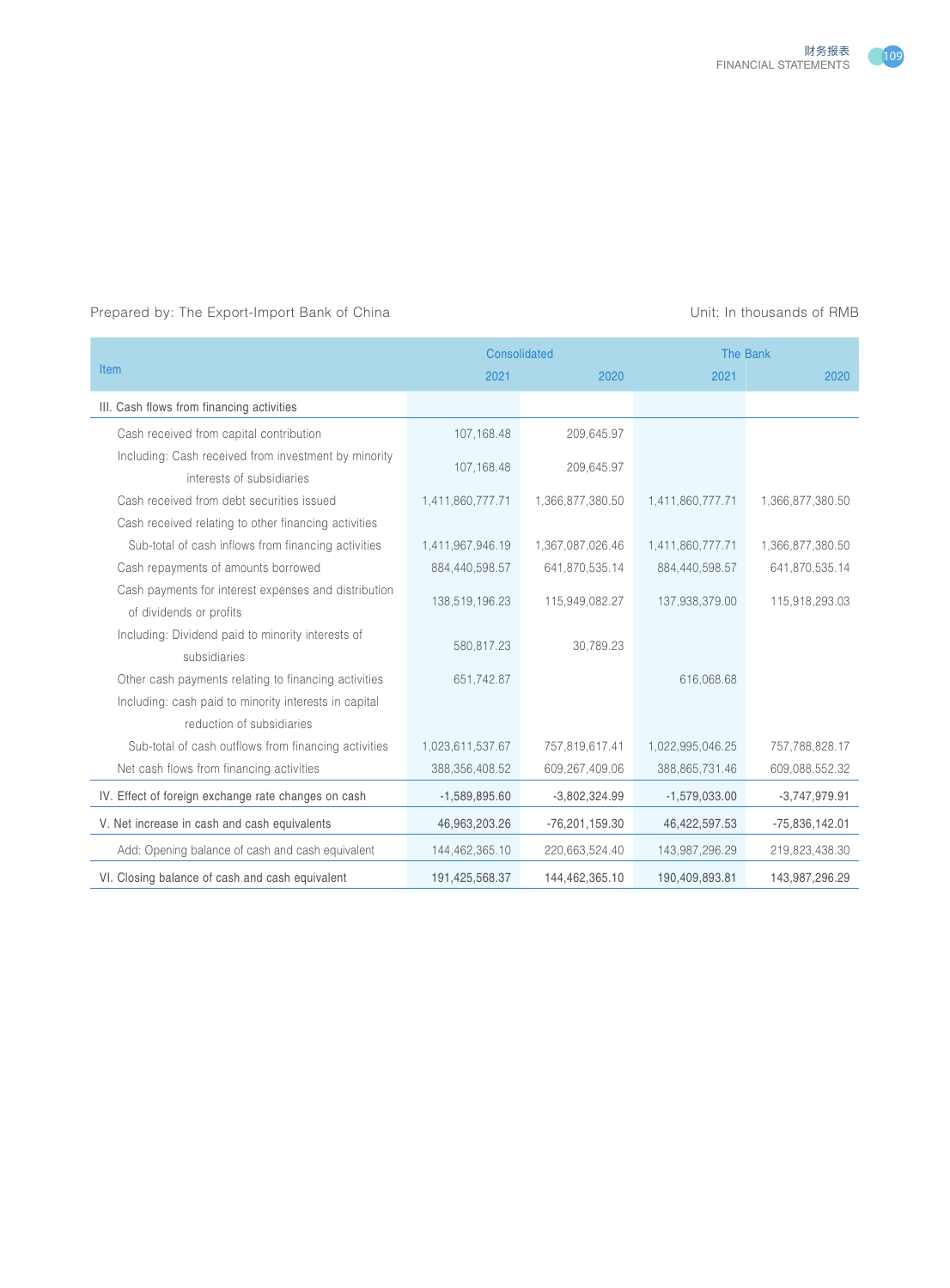

# 合并所有者权益变动表

# 2021年度

编制单位:中国进出口银行 : All and the second state of the second state of the second state of the second state of the second state of the second state of the second state of the second state of the second state of the second state o

| 项目                     |                |               |                |       |
|------------------------|----------------|---------------|----------------|-------|
|                        | 实收资本           | 其他权益工具        | 资本公积           | 减:库存股 |
| 一、上期期末余额               | 150,000,000.00 |               | 141,506,518.45 |       |
| 加:会计政策变更               |                |               |                |       |
| 前期差错更正                 |                |               |                |       |
| 同一控制下企业合并              |                |               |                |       |
| 其他                     |                |               |                |       |
| 二、本期期初余额               | 150,000,000.00 |               | 141,506,518.45 |       |
| 三、本期增减变动金额 (减少以"-"号填列) |                | 59,876,160.00 |                |       |
| (一) 综合收益总额             |                |               |                |       |
| (二) 所有者投入和减少资本         |                | 59,876,160.00 |                |       |
| 1. 所有者投入资本             |                |               |                |       |
| 2. 其他权益工具持有者投入资本       |                | 59,876,160.00 |                |       |
| 3. 股份支付计入所有者权益的金额      |                |               |                |       |
| 4. 其他                  |                |               |                |       |
| (三)利润分配                |                |               |                |       |
| 1. 提取盈余公积              |                |               |                |       |
| 2. 提取一般风险准备            |                |               |                |       |
| 3. 对所有者的分配             |                |               |                |       |
| 4. 对其他权益工具持有者的分配       |                |               |                |       |
| 5. 其他                  |                |               |                |       |
| (四) 所有者权益内部结转          |                |               |                |       |
| 1. 资本公积转增资本            |                |               |                |       |
| 2. 盈余公积转增资本            |                |               |                |       |
| 3. 盈余公积弥补亏损            |                |               |                |       |
| 4. 一般风险准备弥补亏损          |                |               |                |       |
| 5. 其他                  |                |               |                |       |
| 四、本期期末余额               | 150,000,000.00 | 59,876,160.00 | 141,506,518.45 |       |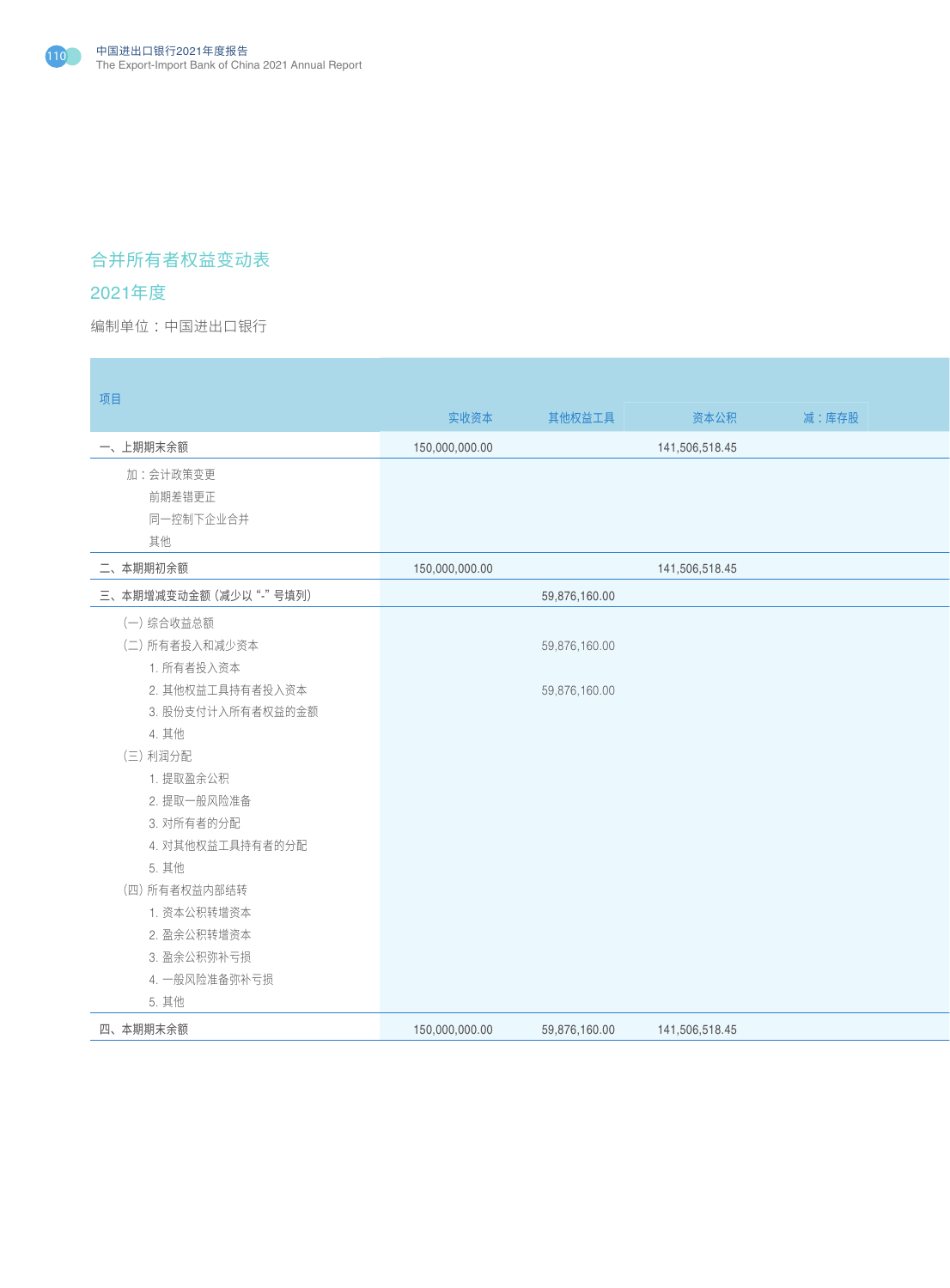

| 本期金额<br>归属于母公司所有者权益<br>其他综合收益<br>一般风险准备<br>少数股东权益<br>盈余公积<br>未分配利润<br>所有者权益合计<br>$-47,526.55$<br>2,159,584.83<br>18,919,467.93<br>4,128,757.83<br>2,775,677.42<br>319,442,479.91<br>294,666.38<br>$-6,895,279.62$<br>$-6,600,613.24$<br>$-2,159,584.83$<br>2,159,584.83<br>247,139.83<br>18,919,467.93<br>2,775,677.42<br>312,841,866.68<br>-606,936.95<br>185,499.27<br>503,723.95<br>7,056,522.69<br>67,637,950.71<br>16,044.80<br>7,990,587.16<br>185,499.27<br>7,560,246.64<br>244,841.25<br>59,983,328.48<br>107,168.48<br>107,168.48<br>107,168.48<br>59,876,160.00<br>503,723.95<br>-503,723.95<br>$-335,964.93$<br>$-335,964.93$<br>503,723.95<br>-503,723.95<br>$-335,964.93$<br>$-335,964.93$ |  |
|---------------------------------------------------------------------------------------------------------------------------------------------------------------------------------------------------------------------------------------------------------------------------------------------------------------------------------------------------------------------------------------------------------------------------------------------------------------------------------------------------------------------------------------------------------------------------------------------------------------------------------------------------------------------------------------------------------|--|
|                                                                                                                                                                                                                                                                                                                                                                                                                                                                                                                                                                                                                                                                                                         |  |
|                                                                                                                                                                                                                                                                                                                                                                                                                                                                                                                                                                                                                                                                                                         |  |
|                                                                                                                                                                                                                                                                                                                                                                                                                                                                                                                                                                                                                                                                                                         |  |
|                                                                                                                                                                                                                                                                                                                                                                                                                                                                                                                                                                                                                                                                                                         |  |
|                                                                                                                                                                                                                                                                                                                                                                                                                                                                                                                                                                                                                                                                                                         |  |
|                                                                                                                                                                                                                                                                                                                                                                                                                                                                                                                                                                                                                                                                                                         |  |
|                                                                                                                                                                                                                                                                                                                                                                                                                                                                                                                                                                                                                                                                                                         |  |
|                                                                                                                                                                                                                                                                                                                                                                                                                                                                                                                                                                                                                                                                                                         |  |
|                                                                                                                                                                                                                                                                                                                                                                                                                                                                                                                                                                                                                                                                                                         |  |
|                                                                                                                                                                                                                                                                                                                                                                                                                                                                                                                                                                                                                                                                                                         |  |
|                                                                                                                                                                                                                                                                                                                                                                                                                                                                                                                                                                                                                                                                                                         |  |
|                                                                                                                                                                                                                                                                                                                                                                                                                                                                                                                                                                                                                                                                                                         |  |
|                                                                                                                                                                                                                                                                                                                                                                                                                                                                                                                                                                                                                                                                                                         |  |
|                                                                                                                                                                                                                                                                                                                                                                                                                                                                                                                                                                                                                                                                                                         |  |
|                                                                                                                                                                                                                                                                                                                                                                                                                                                                                                                                                                                                                                                                                                         |  |
|                                                                                                                                                                                                                                                                                                                                                                                                                                                                                                                                                                                                                                                                                                         |  |
|                                                                                                                                                                                                                                                                                                                                                                                                                                                                                                                                                                                                                                                                                                         |  |
|                                                                                                                                                                                                                                                                                                                                                                                                                                                                                                                                                                                                                                                                                                         |  |
|                                                                                                                                                                                                                                                                                                                                                                                                                                                                                                                                                                                                                                                                                                         |  |
|                                                                                                                                                                                                                                                                                                                                                                                                                                                                                                                                                                                                                                                                                                         |  |
|                                                                                                                                                                                                                                                                                                                                                                                                                                                                                                                                                                                                                                                                                                         |  |
|                                                                                                                                                                                                                                                                                                                                                                                                                                                                                                                                                                                                                                                                                                         |  |
| 432,639.10<br>503,723.95<br>18,919,467.93<br>6,449,585.74<br>2,791,722.22<br>380,479,817.39                                                                                                                                                                                                                                                                                                                                                                                                                                                                                                                                                                                                             |  |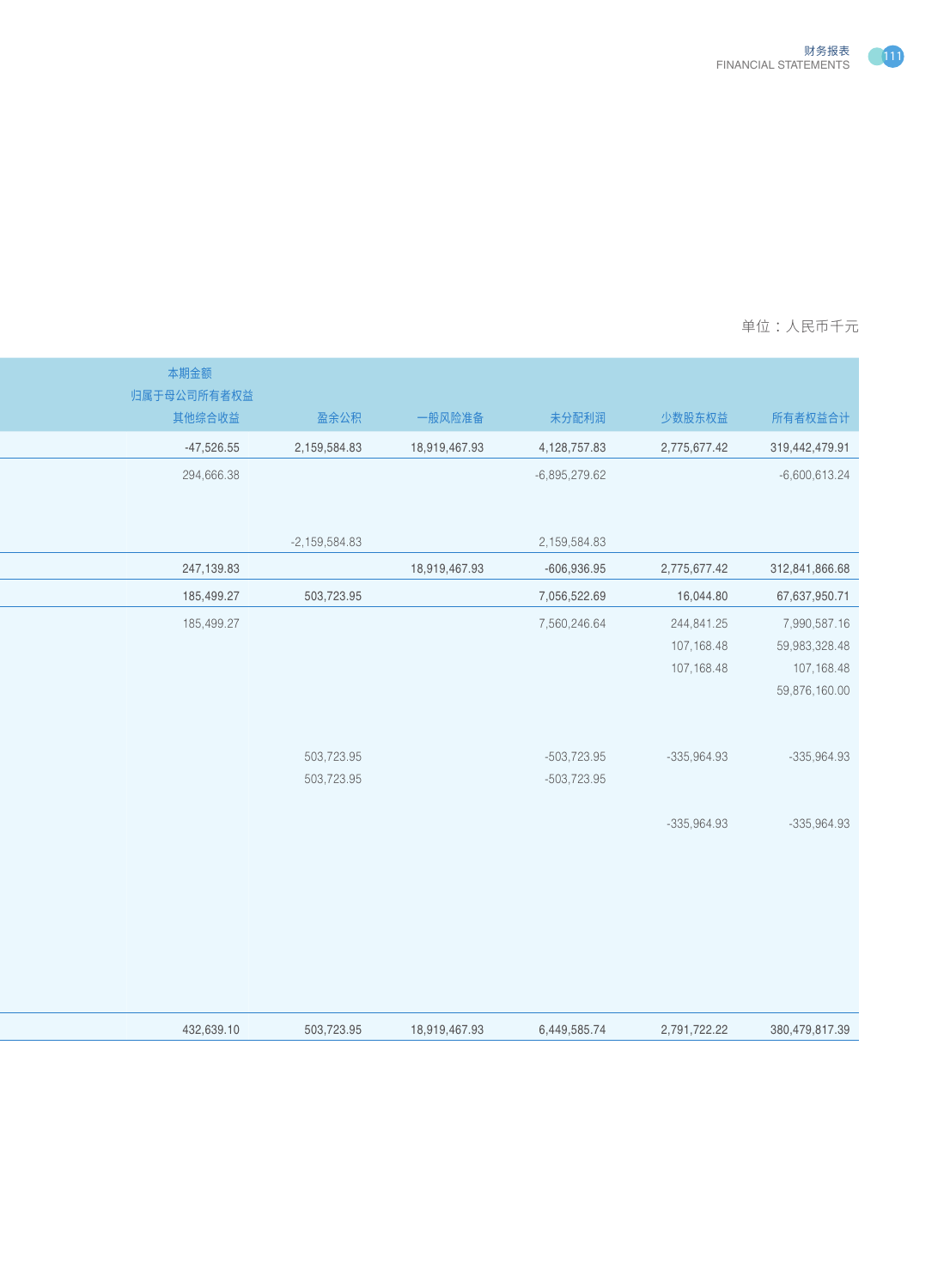

# Consolidated Statement of Changes in Owner's Equity For the year ended December 31, 2021

Prepared by: The Export-Import Bank of China

| <b>Items</b>                                                                                                                                                                      | Paid-in capital | Other equity<br>instruments    | Capital reserve | Less: Treasury<br>shares |
|-----------------------------------------------------------------------------------------------------------------------------------------------------------------------------------|-----------------|--------------------------------|-----------------|--------------------------|
| I. Balance at end of previous year                                                                                                                                                | 150,000,000.00  |                                | 141,506,518.45  |                          |
| Add: Changes in accounting policies<br>Correction of errors<br>Business combination under common control<br>Others                                                                |                 |                                |                 |                          |
| II. Balance in beginning of year                                                                                                                                                  | 150,000,000.00  |                                | 141,506,518.45  |                          |
| III. Movement over the year ("-" for decrease)                                                                                                                                    |                 | 59,876,160.00                  |                 |                          |
| (I) Total comprehensive income for the year<br>(II) Owner's contributions and decrease of capital<br>1. Common shares by the Owners<br>2. Contributions from the holders of other |                 | 59,876,160.00<br>59,876,160.00 |                 |                          |
| equity instruments<br>3. Increase in owner's equity resulted from<br>share-based payments<br>4. Others                                                                            |                 |                                |                 |                          |
| (III) Appropriation of profits                                                                                                                                                    |                 |                                |                 |                          |
| 1. Appropriation to surplus reserves                                                                                                                                              |                 |                                |                 |                          |
| 2. Transfer to general risk reserve                                                                                                                                               |                 |                                |                 |                          |
| 3. Distributions to Owners<br>4. Distributions to the holders of other equity                                                                                                     |                 |                                |                 |                          |
| instruments                                                                                                                                                                       |                 |                                |                 |                          |
| 5. Others                                                                                                                                                                         |                 |                                |                 |                          |
| (IV) Transfer within equity                                                                                                                                                       |                 |                                |                 |                          |
| 1. Capital reserves converting into share capital                                                                                                                                 |                 |                                |                 |                          |
| 2. Surplus reserves converting into share capital                                                                                                                                 |                 |                                |                 |                          |
| 3. Surplus reserves cover the deficit                                                                                                                                             |                 |                                |                 |                          |
| 4. General risk reserves cover the deficit<br>5. Others                                                                                                                           |                 |                                |                 |                          |
| IV. Balance at end of year                                                                                                                                                        | 150,000,000.00  | 59,876,160.00                  | 141,506,518.45  |                          |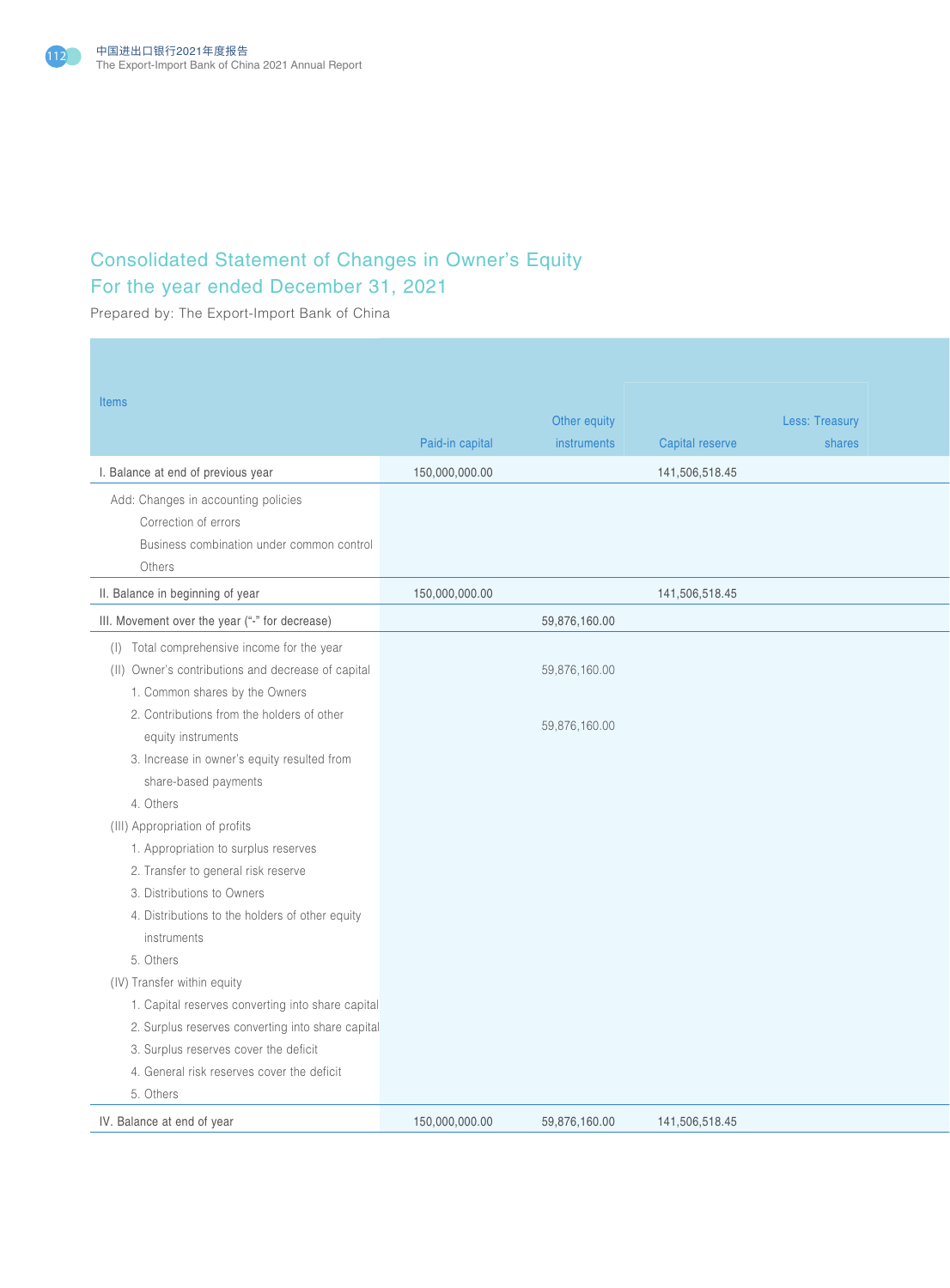

#### Prepared by: The Export-Importance Bank of AMB Unit: In thousands of RMB  $\,$

|                 |               |                 |               |                 | 2021                                         |
|-----------------|---------------|-----------------|---------------|-----------------|----------------------------------------------|
|                 |               |                 |               |                 | Attributable to owners of the parent company |
|                 |               |                 |               |                 | Other                                        |
| Total           | Minority      | Undistributed   | General risk  | Surplus         | comprehensive                                |
| owner's equity  | interests     | profits         | reserve       | reserve         | income                                       |
| 319,442,479.91  | 2,775,677.42  | 4,128,757.83    | 18,919,467.93 | 2,159,584.83    | $-47,526.55$                                 |
| $-6,600,613.24$ |               | $-6,895,279.62$ |               |                 | 294,666.38                                   |
|                 |               |                 |               |                 |                                              |
|                 |               |                 |               |                 |                                              |
|                 |               | 2,159,584.83    |               | $-2,159,584.83$ |                                              |
| 312,841,866.68  | 2,775,677.42  | -606,936.95     | 18,919,467.93 |                 | 247,139.83                                   |
| 67,637,950.71   | 16,044.80     | 7,056,522.69    |               | 503,723.95      | 185,499.27                                   |
| 7,990,587.16    | 244,841.25    | 7,560,246.64    |               |                 | 185,499.27                                   |
| 59,983,328.48   | 107,168.48    |                 |               |                 |                                              |
| 107,168.48      | 107,168.48    |                 |               |                 |                                              |
| 59,876,160.00   |               |                 |               |                 |                                              |
|                 |               |                 |               |                 |                                              |
|                 |               |                 |               |                 |                                              |
|                 |               |                 |               |                 |                                              |
| $-335,964.93$   | $-335,964.93$ | -503,723.95     |               | 503,723.95      |                                              |
|                 |               | -503,723.95     |               | 503,723.95      |                                              |
|                 |               |                 |               |                 |                                              |
| $-335,964.93$   | $-335,964.93$ |                 |               |                 |                                              |
|                 |               |                 |               |                 |                                              |
|                 |               |                 |               |                 |                                              |
|                 |               |                 |               |                 |                                              |
|                 |               |                 |               |                 |                                              |
|                 |               |                 |               |                 |                                              |
|                 |               |                 |               |                 |                                              |
|                 |               |                 |               |                 |                                              |
|                 |               |                 |               |                 |                                              |
| 380,479,817.39  | 2,791,722.22  | 6,449,585.74    | 18,919,467.93 | 503,723.95      | 432,639.10                                   |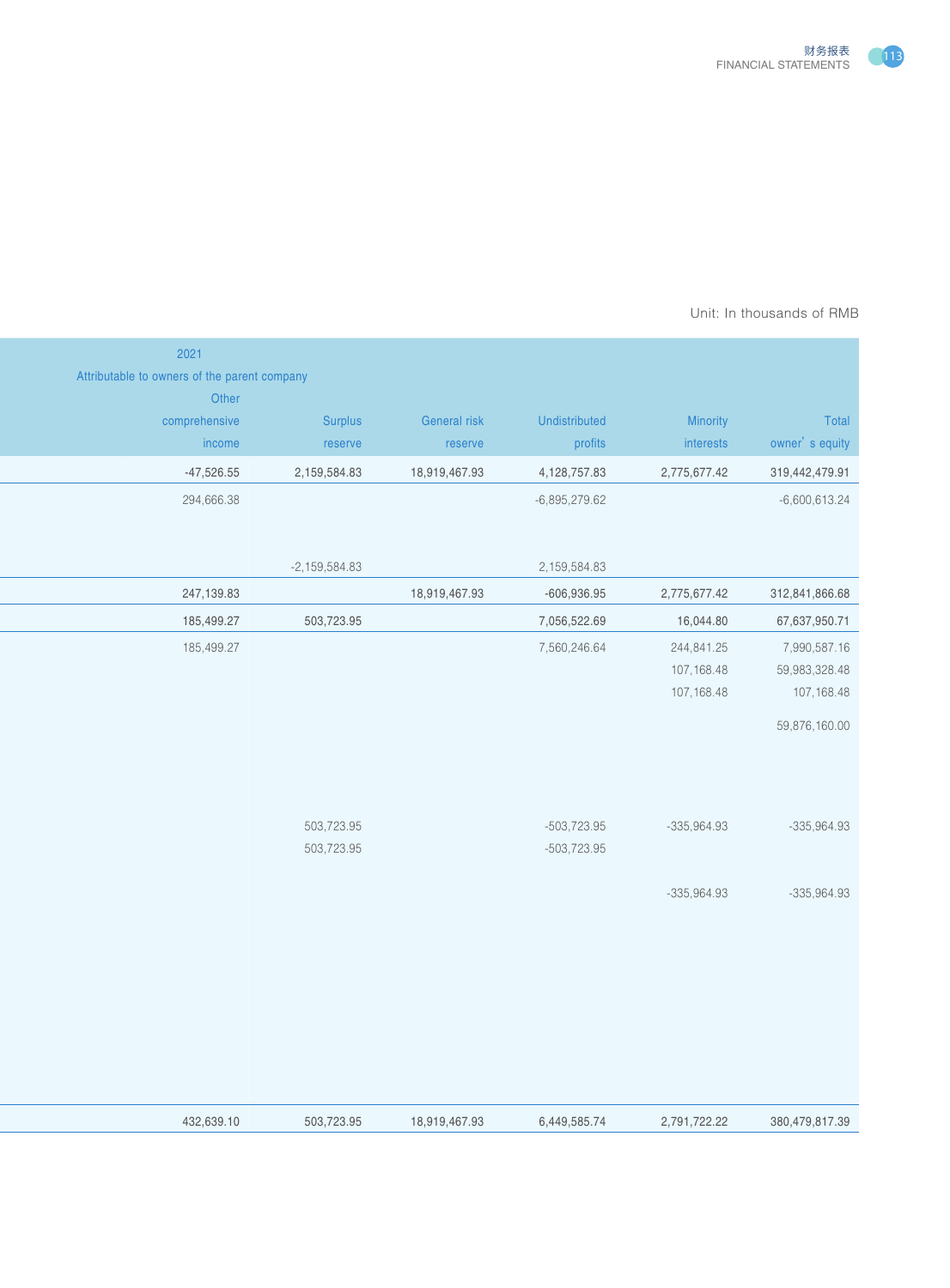

# 合并所有者权益变动表(续)

# 2021年度

编制单位:中国进出口银行 : All and the second state of the second state of the second state of the second state of the second state of the second state of the second state of the second state of the second state of the second state o

| 项目                     |                |        |                |       |
|------------------------|----------------|--------|----------------|-------|
|                        | 实收资本           | 其他权益工具 | 资本公积           | 减:库存股 |
| 一、上期期末余额               | 150,000,000.00 |        | 141,505,718.45 |       |
| 加:会计政策变更               |                |        |                |       |
| 前期差错更正                 |                |        |                |       |
| 同一控制下企业合并              |                |        |                |       |
| 其他                     |                |        |                |       |
| 二、本期期初余额               | 150,000,000.00 |        | 141,505,718.45 |       |
| 三、本期增减变动金额 (减少以"-"号填列) |                |        | 800.00         |       |
| (一)综合收益总额              |                |        |                |       |
| (二) 所有者投入和减少资本         |                |        | 800.00         |       |
| 1. 所有者投入资本             |                |        |                |       |
| 2. 其他权益工具持有者投入资本       |                |        |                |       |
| 3. 股份支付计入所有者权益的金额      |                |        |                |       |
| 4. 其他                  |                |        | 800.00         |       |
| (三)利润分配                |                |        |                |       |
| 1. 提取盈余公积              |                |        |                |       |
| 2. 提取一般风险准备            |                |        |                |       |
| 3. 对所有者的分配             |                |        |                |       |
| 4. 对其他权益工具持有者的分配       |                |        |                |       |
| 5. 其他                  |                |        |                |       |
| (四) 所有者权益内部结转          |                |        |                |       |
| 1. 资本公积转增资本            |                |        |                |       |
| 2. 盈余公积转增资本            |                |        |                |       |
| 3. 盈余公积弥补亏损            |                |        |                |       |
| 4. 一般风险准备弥补亏损          |                |        |                |       |
| 5. 其他                  |                |        |                |       |
| 四、本期期末余额               | 150,000,000.00 |        | 141,506,518.45 |       |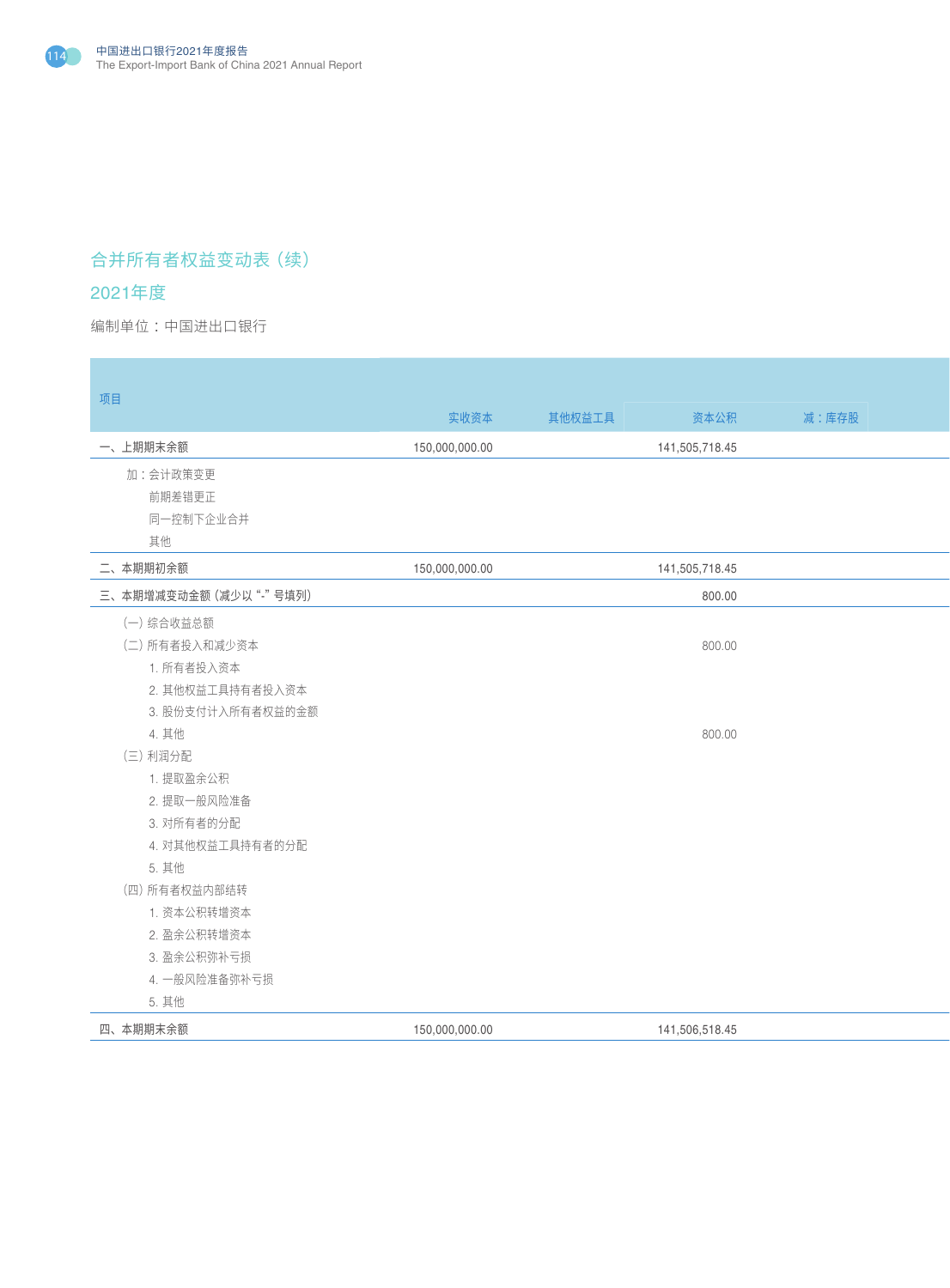

| 上期金额         |              |               |                                 |                |
|--------------|--------------|---------------|---------------------------------|----------------|
| 归属于母公司所有者权益  |              |               |                                 |                |
| 其他综合收益       | 盈余公积         | 一般风险准备        | 少数股东权益<br>未分配利润                 | 所有者权益合计        |
| 1,458,605.10 | 2,159,584.83 | 18,919,467.93 | $-1,390,701.63$<br>2,477,651.12 | 315,130,325.81 |
|              |              |               |                                 |                |

| 315, 130, 325.81 | 2,477,651.12 | $-1,390,701.63$ | 18,919,467.93 | 2,159,584.83 | 1,458,605.10    |
|------------------|--------------|-----------------|---------------|--------------|-----------------|
| 4,312,154.11     | 298,026.30   | 5,519,459.47    |               |              | $-1,506,131.66$ |
| 4, 132, 497. 37  | 119,169.57   | 5,519,459.47    |               |              | $-1,506,131.66$ |
| 210,445.97       | 209,645.97   |                 |               |              |                 |
| 209,645.97       | 209,645.97   |                 |               |              |                 |
|                  |              |                 |               |              |                 |
|                  |              |                 |               |              |                 |
| 800.00           |              |                 |               |              |                 |
| $-30,789.23$     | $-30,789.23$ |                 |               |              |                 |
|                  |              |                 |               |              |                 |
|                  |              |                 |               |              |                 |
| $-30,789.23$     | $-30,789.23$ |                 |               |              |                 |
|                  |              |                 |               |              |                 |
|                  |              |                 |               |              |                 |
|                  |              |                 |               |              |                 |
|                  |              |                 |               |              |                 |
|                  |              |                 |               |              |                 |

|--|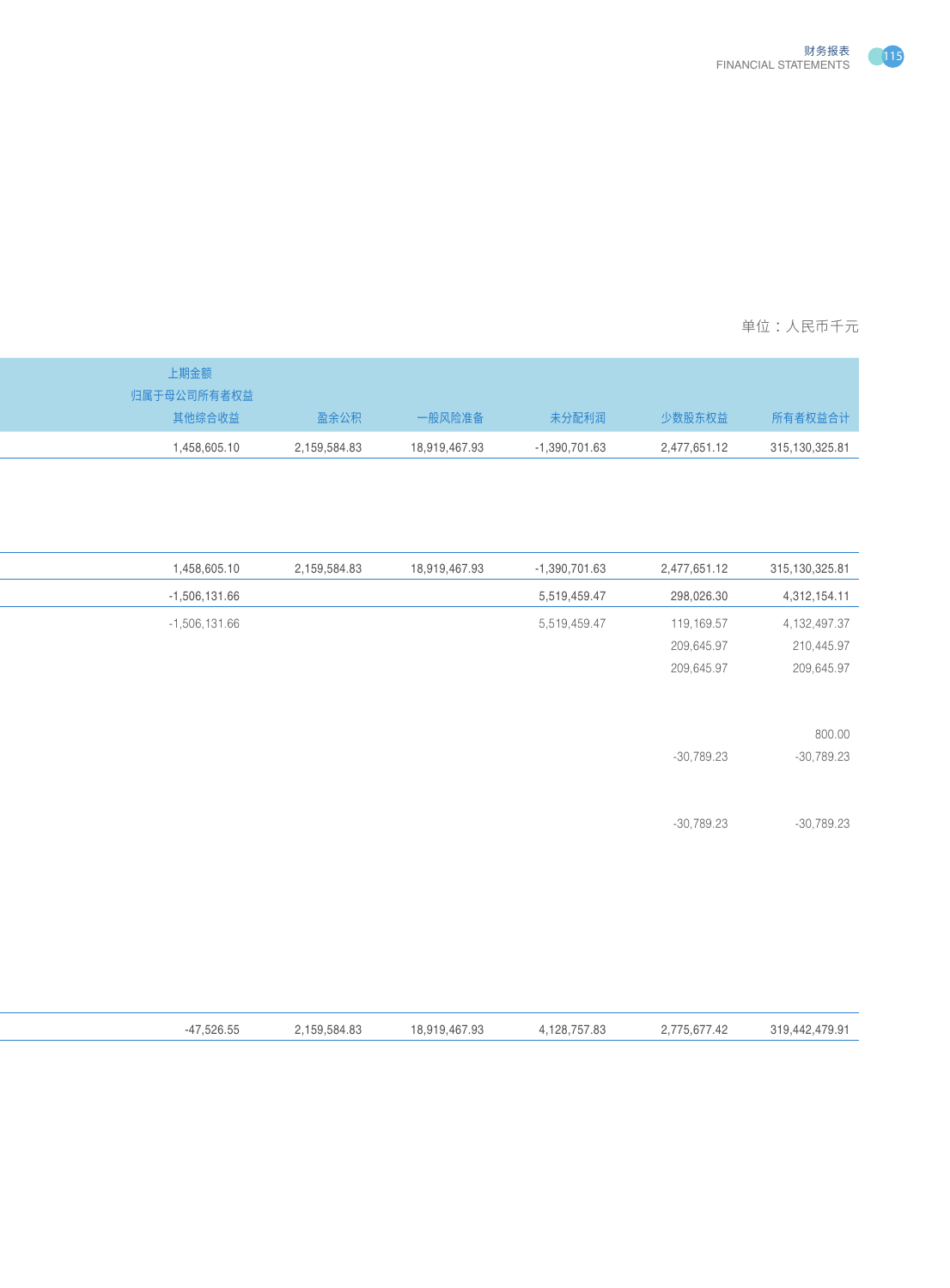

# Consolidated Statement of Changes in Owner's Equity (continued) For the year ended December 31, 2021

Prepared by: The Export-Import Bank of China

| <b>Items</b>                                                                                                                                                                                                                                                                   | Paid-in capital | Other equity<br>instruments<br>Capital reserve | Less: Treasury<br>shares |
|--------------------------------------------------------------------------------------------------------------------------------------------------------------------------------------------------------------------------------------------------------------------------------|-----------------|------------------------------------------------|--------------------------|
| I. Balance at end of previous year                                                                                                                                                                                                                                             | 150,000,000.00  | 141,505,718.45                                 |                          |
| Add: Changes in accounting policies<br>Correction of errors<br>Business combination under common control<br>Others                                                                                                                                                             |                 |                                                |                          |
| II. Balance in beginning of year                                                                                                                                                                                                                                               | 150,000,000.00  | 141,505,718.45                                 |                          |
| III. Movement over the year ("-" for decrease)                                                                                                                                                                                                                                 |                 | 800.00                                         |                          |
| (I) Total comprehensive income for the year<br>(II) Owner's contributions and decrease of capital<br>1. Common shares by the Owners<br>2. Contributions from the holders of other<br>equity instruments<br>3. Increase in owner's equity resulted from<br>share-based payments |                 | 800.00                                         |                          |
| 4. Others<br>(III) Appropriation of profits<br>1. Appropriation to surplus reserves<br>2. Transfer to general risk reserve<br>3. Distributions to Owners<br>4. Distributions to the holders of other equity<br>instruments<br>5. Others                                        |                 | 800.00                                         |                          |
| (IV) Transfer within equity<br>1. Capital reserves converting into share capital<br>2. Surplus reserves converting into share capital<br>3. Surplus reserves cover the deficit<br>4. General risk reserves cover the deficit<br>5. Others<br>IV. Balance at end of year        | 150,000,000.00  | 141,506,518.45                                 |                          |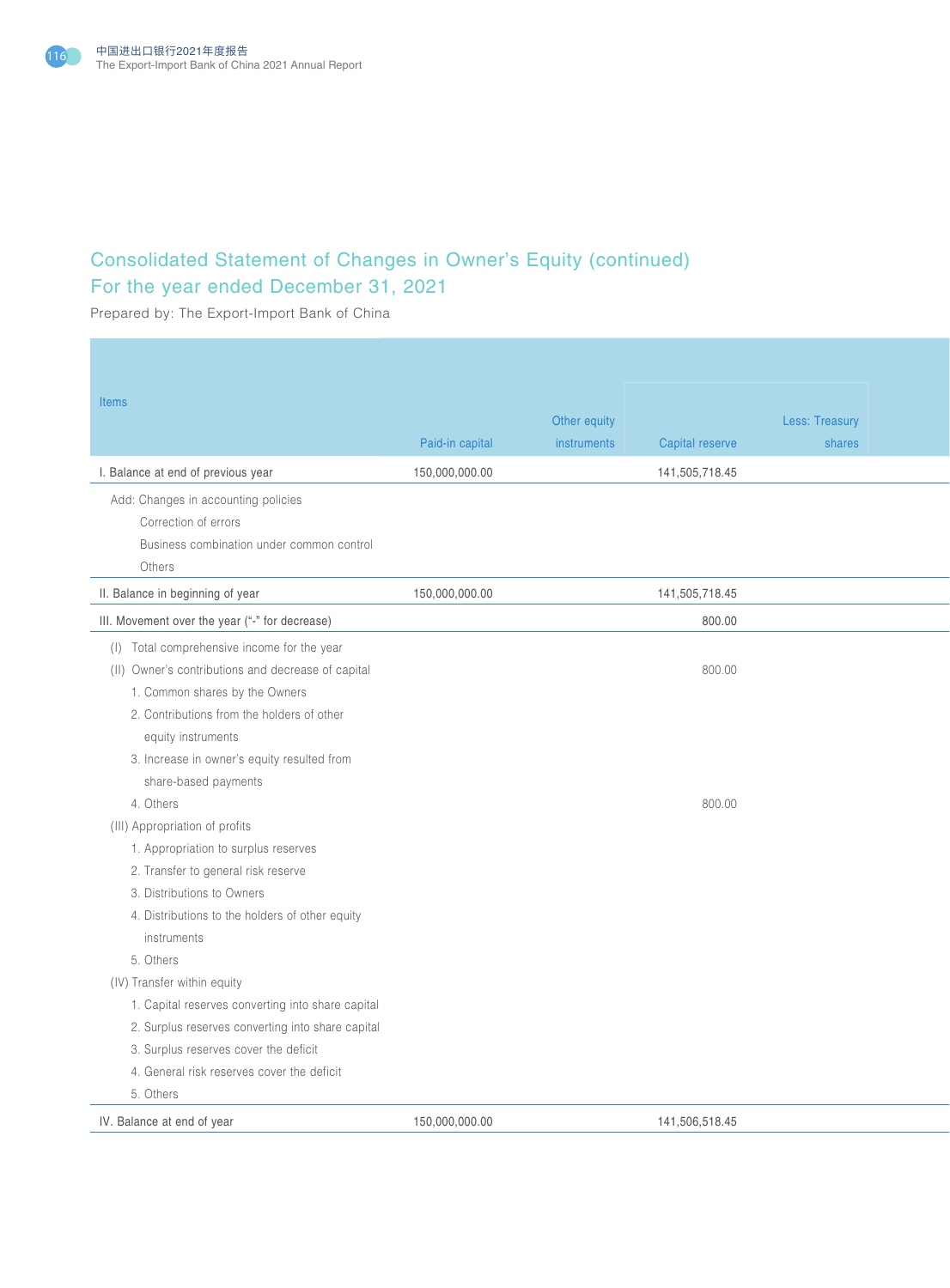

#### Prepared by: The Export-Importance Bank of AMB Unit: In thousands of RMB  $\,$

|                |              |               |               |              | 2020                                         |
|----------------|--------------|---------------|---------------|--------------|----------------------------------------------|
|                |              |               |               |              | Attributable to owners of the parent company |
|                |              |               |               |              | Other                                        |
| Total          | Minority     | Undistributed | General risk  | Surplus      | comprehensive                                |
| owner's equity | interests    | profits       | reserve       | reserve      | income                                       |
| 315,130,325.81 | 2,477,651.12 | -1,390,701.63 | 18,919,467.93 | 2,159,584.83 | 1,458,605.10                                 |
|                |              |               |               |              |                                              |

| 1,458,605.10    | 2,159,584.83 | 18,919,467.93 | $-1,390,701.63$ | 2,477,651.12 | 315,130,325.81 |
|-----------------|--------------|---------------|-----------------|--------------|----------------|
| $-1,506,131.66$ |              |               | 5,519,459.47    | 298,026.30   | 4,312,154.11   |
| $-1,506,131.66$ |              |               | 5,519,459.47    | 119,169.57   | 4, 132, 497.37 |
|                 |              |               |                 | 209,645.97   | 210,445.97     |
|                 |              |               |                 | 209,645.97   | 209,645.97     |

|              | 800.00       |
|--------------|--------------|
| $-30,789.23$ | $-30,789.23$ |

3. Distributions to Owners -30,789.23 -30,789.23

| 47,526.55 | 2,159,584.83 | 18,919,467.93 | 4,128,757.83 | 2,775,677.42 | 319,442,479.91 |
|-----------|--------------|---------------|--------------|--------------|----------------|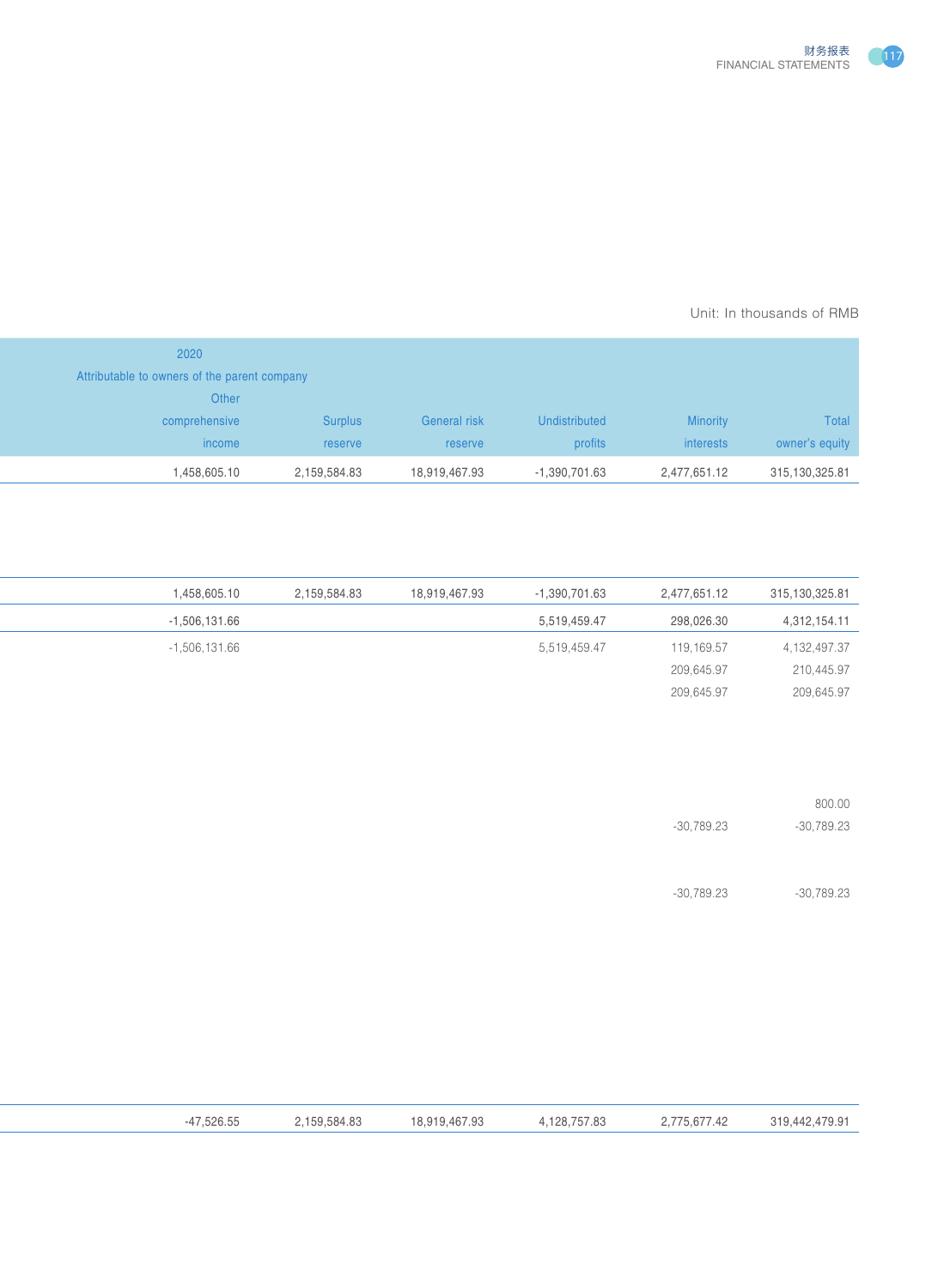

# 银行所有者权益变动表

## 2021年度

编制单位:中国进出口银行 : All and the second state of the second state of the second state of the second state of the second state of the second state of the second state of the second state of the second state of the second state o

| 项目                     | 实收资本           | 其他权益工具        | 资本公积           |
|------------------------|----------------|---------------|----------------|
| 一、上期期末余额               | 150,000,000.00 |               | 141,506,518.45 |
| 加:会计政策变更<br>前期差错更正     |                |               |                |
| 其他                     |                |               |                |
| 二、本期期初余额               | 150,000,000.00 |               | 141,506,518.45 |
| 三、本期增减变动金额 (减少以"-"号填列) |                | 59,876,160.00 |                |
| (一) 综合收益总额             |                |               |                |
| (二) 所有者投入和减少资本         |                | 59,876,160.00 |                |
| 1. 所有者投入资本             |                |               |                |
| 2. 其他权益工具持有者投入资本       |                | 59,876,160.00 |                |
| 3. 股份支付计入所有者权益的金额      |                |               |                |
| 4. 其他                  |                |               |                |
| (三) 利润分配<br>1. 提取盈余公积  |                |               |                |
| 2. 提取一般风险准备            |                |               |                |
| 3. 对所有者的分配             |                |               |                |
| 4. 对其他权益工具持有者的分配       |                |               |                |
| 5. 其他                  |                |               |                |
| (四) 所有者权益内部结转          |                |               |                |
| 1. 资本公积转增资本            |                |               |                |
| 2. 盈余公积转增资本            |                |               |                |
| 3. 盈余公积弥补亏损            |                |               |                |
| 4. 一般风险准备弥补亏损          |                |               |                |
| 5. 其他<br>四、本期期末余额      | 150,000,000.00 | 59,876,160.00 | 141,506,518.45 |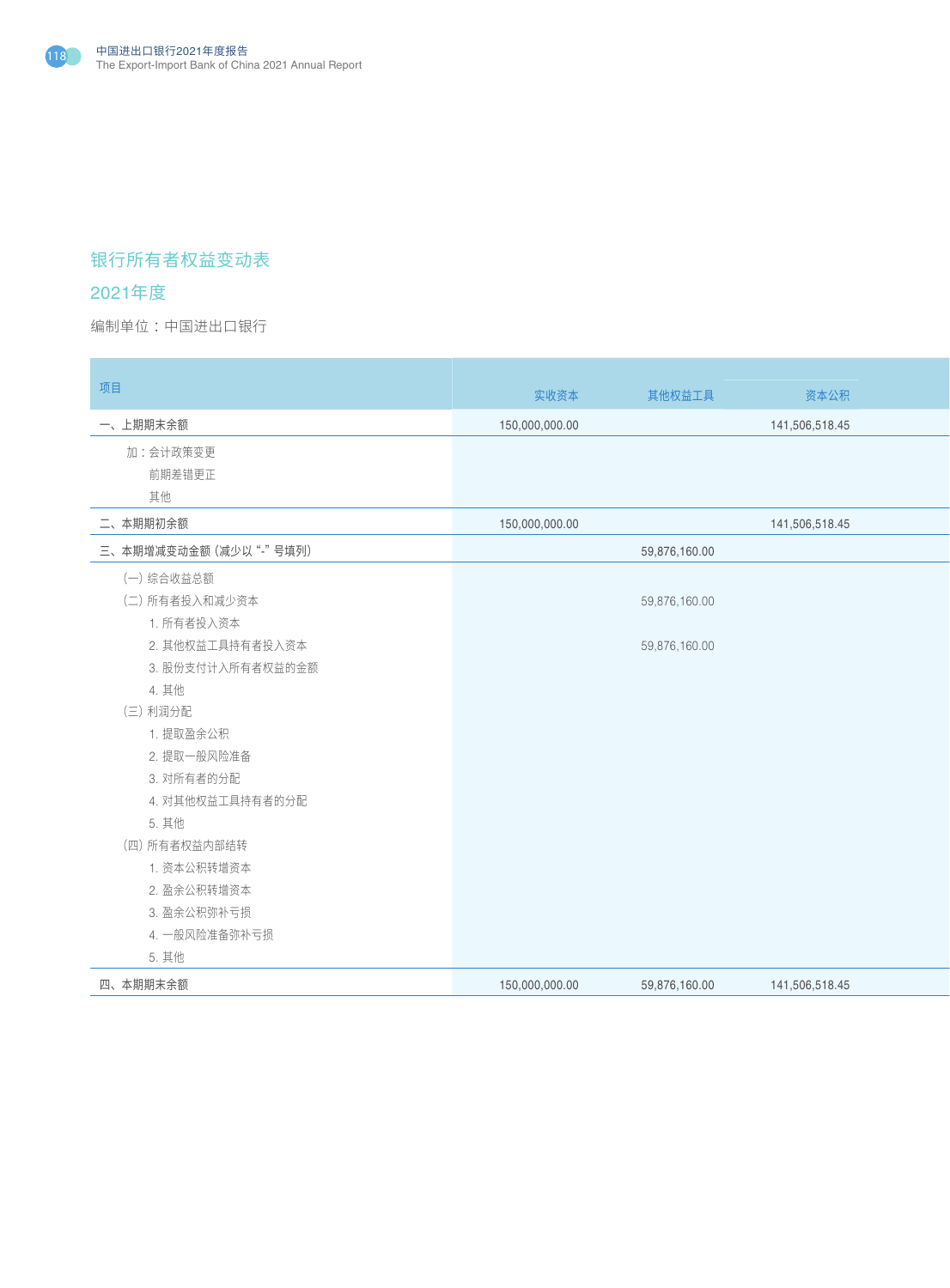

| 本期金额  |              |                 |               |                 |                   |
|-------|--------------|-----------------|---------------|-----------------|-------------------|
| 减:库存股 | 其他综合收益       | 盈余公积            | 一般风险准备        | 未分配利润           | 所有者权益合计           |
|       | 338,837.77   | 2,159,584.83    | 18,919,467.93 | 3,335,638.73    | 316,260,047.72    |
|       | 294,666.38   |                 |               | $-6,885,977.86$ | $-6,591,311.48$   |
|       |              |                 |               |                 |                   |
|       |              | $-2,159,584.83$ |               | 2,159,584.83    |                   |
|       | 633,504.15   |                 | 18,919,467.93 | $-1,390,754.30$ | 309,668,736.24    |
|       | 383,557.75   | 503,723.95      |               | 5,924,269.80    | 66,687,711.49     |
|       | 383,557.75   |                 |               | 6,427,993.75    | 6,811,551.49      |
|       |              |                 |               |                 | 59,876,160.00     |
|       |              |                 |               |                 | 59,876,160.00     |
|       |              |                 |               |                 |                   |
|       |              |                 |               |                 |                   |
|       |              | 503,723.95      |               | $-503,723.95$   |                   |
|       |              | 503,723.95      |               | $-503,723.95$   |                   |
|       |              |                 |               |                 |                   |
|       |              |                 |               |                 |                   |
|       |              |                 |               |                 |                   |
|       |              |                 |               |                 |                   |
|       |              |                 |               |                 |                   |
|       |              |                 |               |                 |                   |
|       |              |                 |               |                 |                   |
|       |              |                 |               |                 |                   |
|       | 1,017,061.89 | 503,723.95      | 18,919,467.93 | 4,533,515.51    | 376, 356, 447. 73 |
|       |              |                 |               |                 |                   |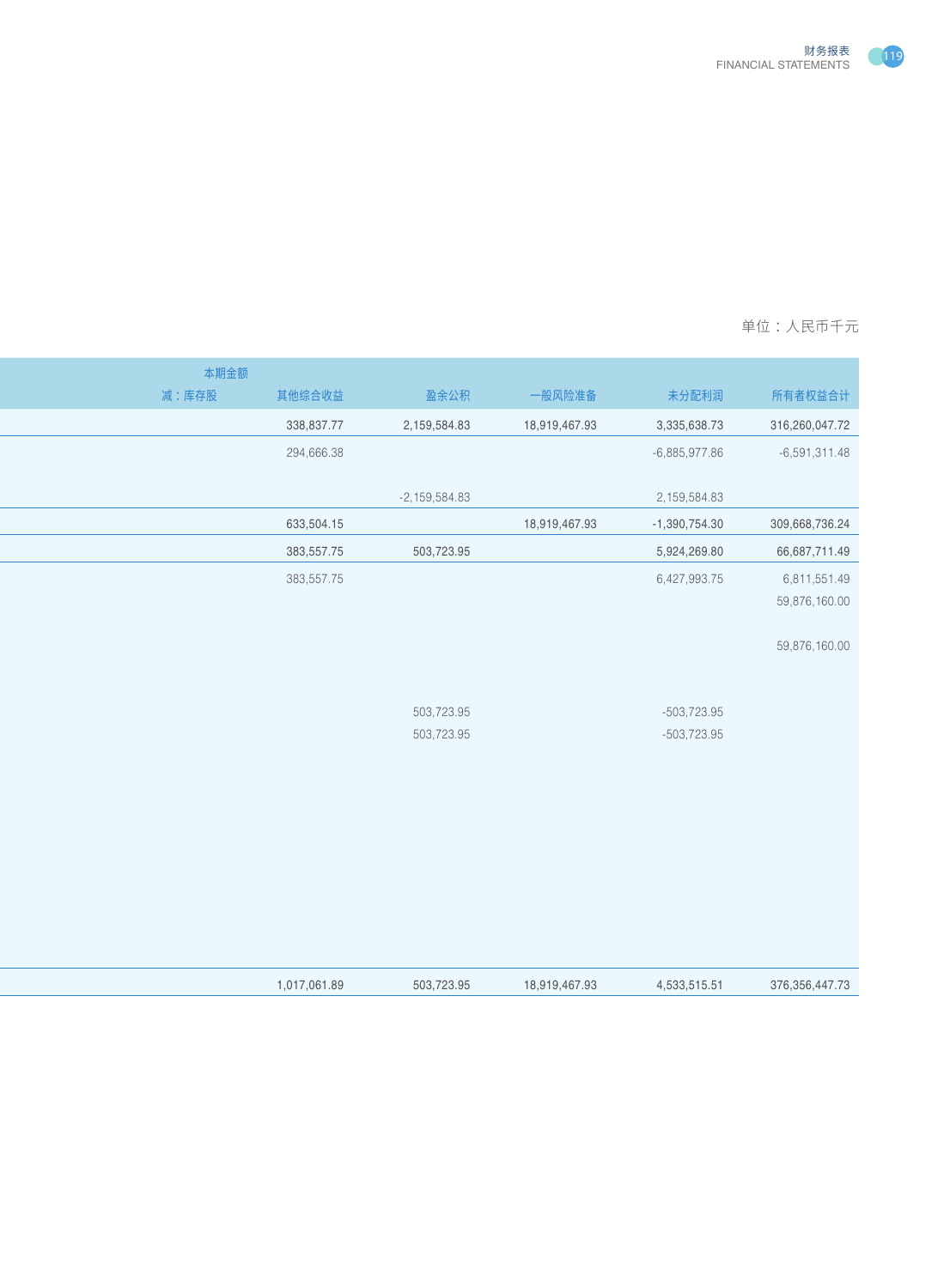

# Statement of Changes in Owner's Equity For the year ended December 31, 2021

Prepared by: The Export-Import Bank of China

| Items                                                                                                                                                                                                                                                                                                                                                                                                                                                                                                                                                                                                   | Paid-in capital | Other equity<br>instruments    | Capital reserve |
|---------------------------------------------------------------------------------------------------------------------------------------------------------------------------------------------------------------------------------------------------------------------------------------------------------------------------------------------------------------------------------------------------------------------------------------------------------------------------------------------------------------------------------------------------------------------------------------------------------|-----------------|--------------------------------|-----------------|
| I. Balance at end of previous year                                                                                                                                                                                                                                                                                                                                                                                                                                                                                                                                                                      | 150,000,000.00  |                                | 141,506,518.45  |
| Add: Changes in accounting policies<br>Correction of errors<br>Others                                                                                                                                                                                                                                                                                                                                                                                                                                                                                                                                   |                 |                                |                 |
| II. Balance in beginning of year                                                                                                                                                                                                                                                                                                                                                                                                                                                                                                                                                                        | 150,000,000.00  |                                | 141,506,518.45  |
| III. Movement over the year ("-" for decrease)                                                                                                                                                                                                                                                                                                                                                                                                                                                                                                                                                          |                 | 59,876,160.00                  |                 |
| (I) Total comprehensive income for the year<br>(II) Owner's contributions and decrease of capital<br>1. Common shares by the Owners<br>2. Contributions from the holders of other equity instruments<br>3. Increase in owner's equity resulted from share-based<br>payments<br>4. Others<br>(III) Appropriation of profits<br>1. Appropriation to surplus reserves<br>2. Transfer to general risk reserve<br>3. Distributions to Owners<br>4. Distributions to the holders of other equity instruments<br>5. Others<br>(IV) Transfer within equity<br>1. Capital reserves converting into share capital |                 | 59,876,160.00<br>59,876,160.00 |                 |
| 2. Surplus reserves converting into share capital<br>3. Surplus reserves cover the deficit                                                                                                                                                                                                                                                                                                                                                                                                                                                                                                              |                 |                                |                 |
| 4. General risk reserves cover the deficit                                                                                                                                                                                                                                                                                                                                                                                                                                                                                                                                                              |                 |                                |                 |
| 5. Others                                                                                                                                                                                                                                                                                                                                                                                                                                                                                                                                                                                               |                 | 59,876,160.00                  | 141,506,518.45  |
| IV. Balance at end of year                                                                                                                                                                                                                                                                                                                                                                                                                                                                                                                                                                              | 150,000,000.00  |                                |                 |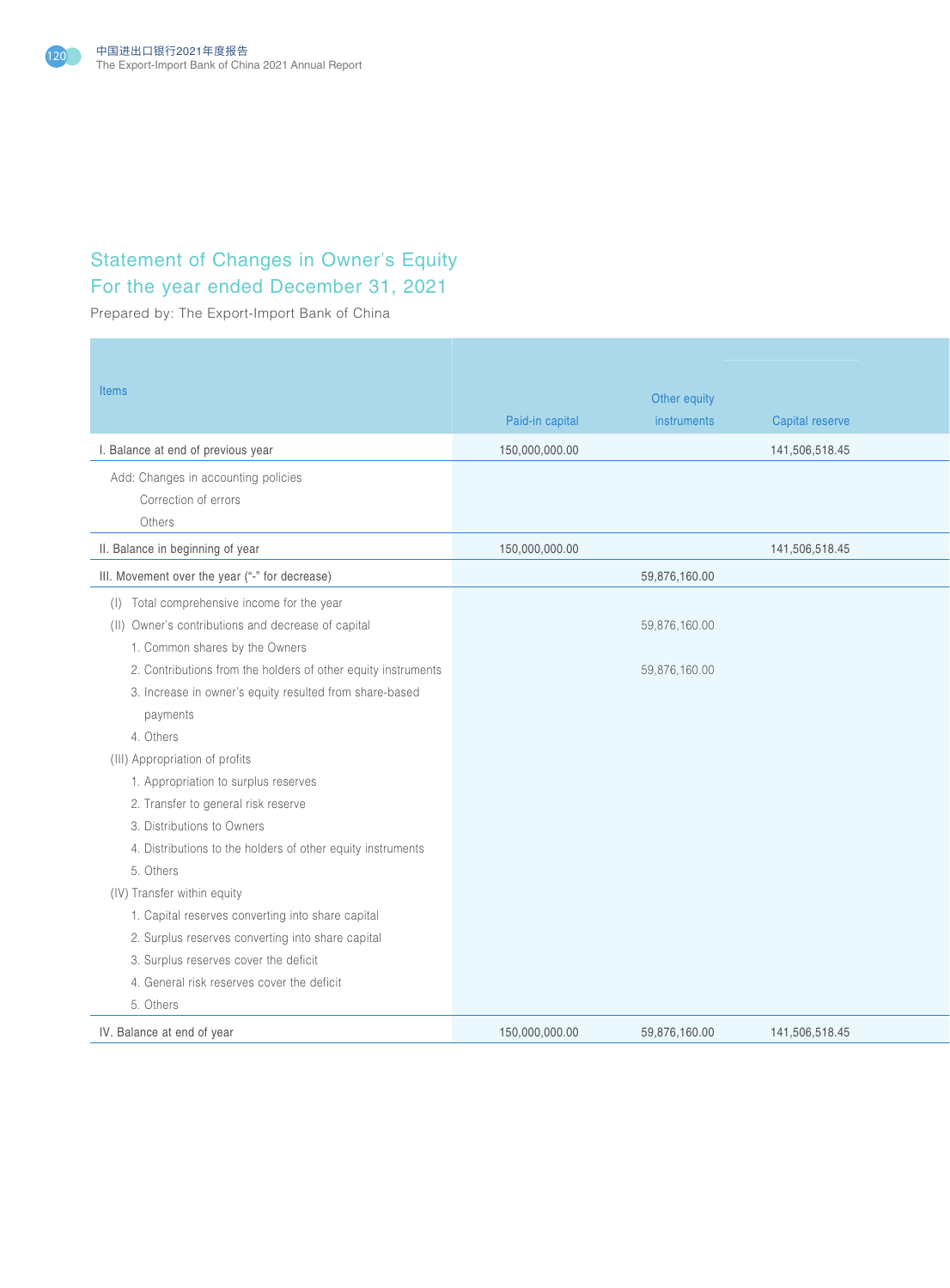

#### Prepared by: The Export-Importance Bank of AMB Unit: In thousands of RMB  $\,$

|                   |                                |               |                          |               | 2021            |
|-------------------|--------------------------------|---------------|--------------------------|---------------|-----------------|
|                   |                                |               |                          | Other         |                 |
| Total             | Undistributed                  | General       | Surplus                  | comprehensive | Less:           |
| owner's equity    | profits                        | risk reserve  | reserve                  | income        | Treasury shares |
| 316,260,047.72    | 3,335,638.73                   | 18,919,467.93 | 2,159,584.83             | 338,837.77    |                 |
| $-6,591,311.48$   | -6,885,977.86                  |               |                          | 294,666.38    |                 |
|                   |                                |               |                          |               |                 |
|                   | 2,159,584.83                   |               | $-2,159,584.83$          |               |                 |
| 309,668,736.24    | $-1,390,754.30$                | 18,919,467.93 |                          | 633,504.15    |                 |
| 66,687,711.49     | 5,924,269.80                   |               | 503,723.95               | 383,557.75    |                 |
| 6,811,551.49      | 6,427,993.75                   |               |                          | 383,557.75    |                 |
| 59,876,160.00     |                                |               |                          |               |                 |
|                   |                                |               |                          |               |                 |
| 59,876,160.00     |                                |               |                          |               |                 |
|                   |                                |               |                          |               |                 |
|                   |                                |               |                          |               |                 |
|                   |                                |               |                          |               |                 |
|                   | $-503,723.95$<br>$-503,723.95$ |               | 503,723.95<br>503,723.95 |               |                 |
|                   |                                |               |                          |               |                 |
|                   |                                |               |                          |               |                 |
|                   |                                |               |                          |               |                 |
|                   |                                |               |                          |               |                 |
|                   |                                |               |                          |               |                 |
|                   |                                |               |                          |               |                 |
|                   |                                |               |                          |               |                 |
|                   |                                |               |                          |               |                 |
|                   |                                |               |                          |               |                 |
|                   |                                |               |                          |               |                 |
| 376, 356, 447. 73 | 4,533,515.51                   | 18,919,467.93 | 503,723.95               | 1,017,061.89  |                 |
|                   |                                |               |                          |               |                 |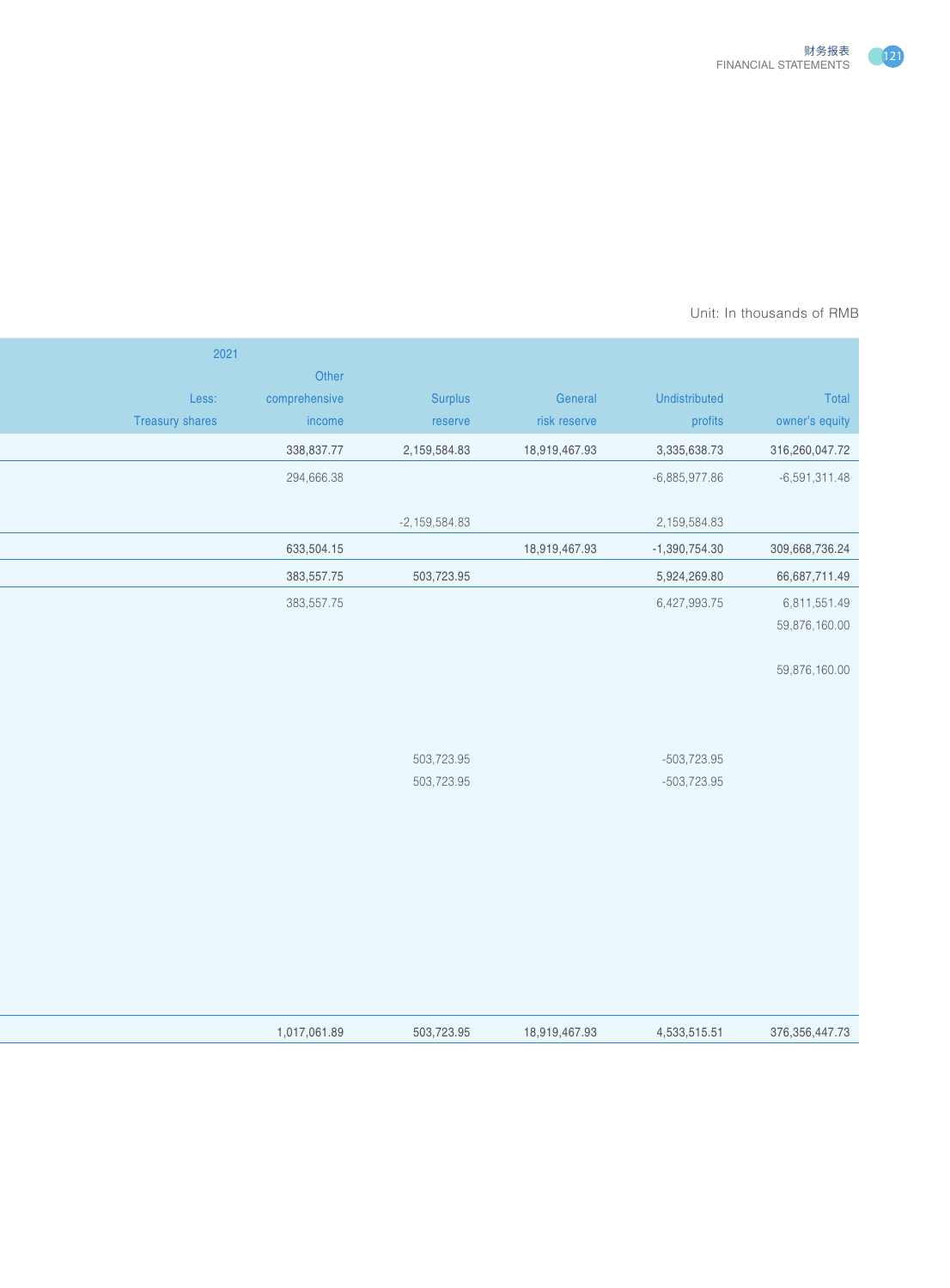

# 银行所有者权益变动表(续)

## 2021年度

编制单位:中国进出口银行 : All and the second state of the second state of the second state of the second state of the second state of the second state of the second state of the second state of the second state of the second state o

| 项目                     | 实收资本           | 其他权益工具 | 资本公积           |
|------------------------|----------------|--------|----------------|
| 一、上期期末余额               | 150,000,000.00 |        | 141,505,718.45 |
| 加:会计政策变更               |                |        |                |
| 前期差错更正                 |                |        |                |
| 其他                     |                |        |                |
| 二、本期期初余额               | 150,000,000.00 |        | 141,505,718.45 |
| 三、本期增减变动金额 (减少以"-"号填列) |                |        | 800.00         |
| (一)综合收益总额              |                |        |                |
| (二) 所有者投入和减少资本         |                |        | 800.00         |
| 1. 所有者投入资本             |                |        |                |
| 2. 其他权益工具持有者投入资本       |                |        |                |
| 3. 股份支付计入所有者权益的金额      |                |        |                |
| 4. 其他                  |                |        | 800.00         |
| (三)利润分配                |                |        |                |
| 1. 提取盈余公积              |                |        |                |
| 2. 提取一般风险准备            |                |        |                |
| 3. 对所有者的分配             |                |        |                |
| 4. 对其他权益工具持有者的分配       |                |        |                |
| 5. 其他                  |                |        |                |
| (四) 所有者权益内部结转          |                |        |                |
| 1. 资本公积转增资本            |                |        |                |
| 2. 盈余公积转增资本            |                |        |                |
| 3. 盈余公积弥补亏损            |                |        |                |
| 4. 一般风险准备弥补亏损          |                |        |                |
| 5. 其他                  |                |        |                |
| 四、本期期末余额               | 150,000,000.00 |        | 141,506,518.45 |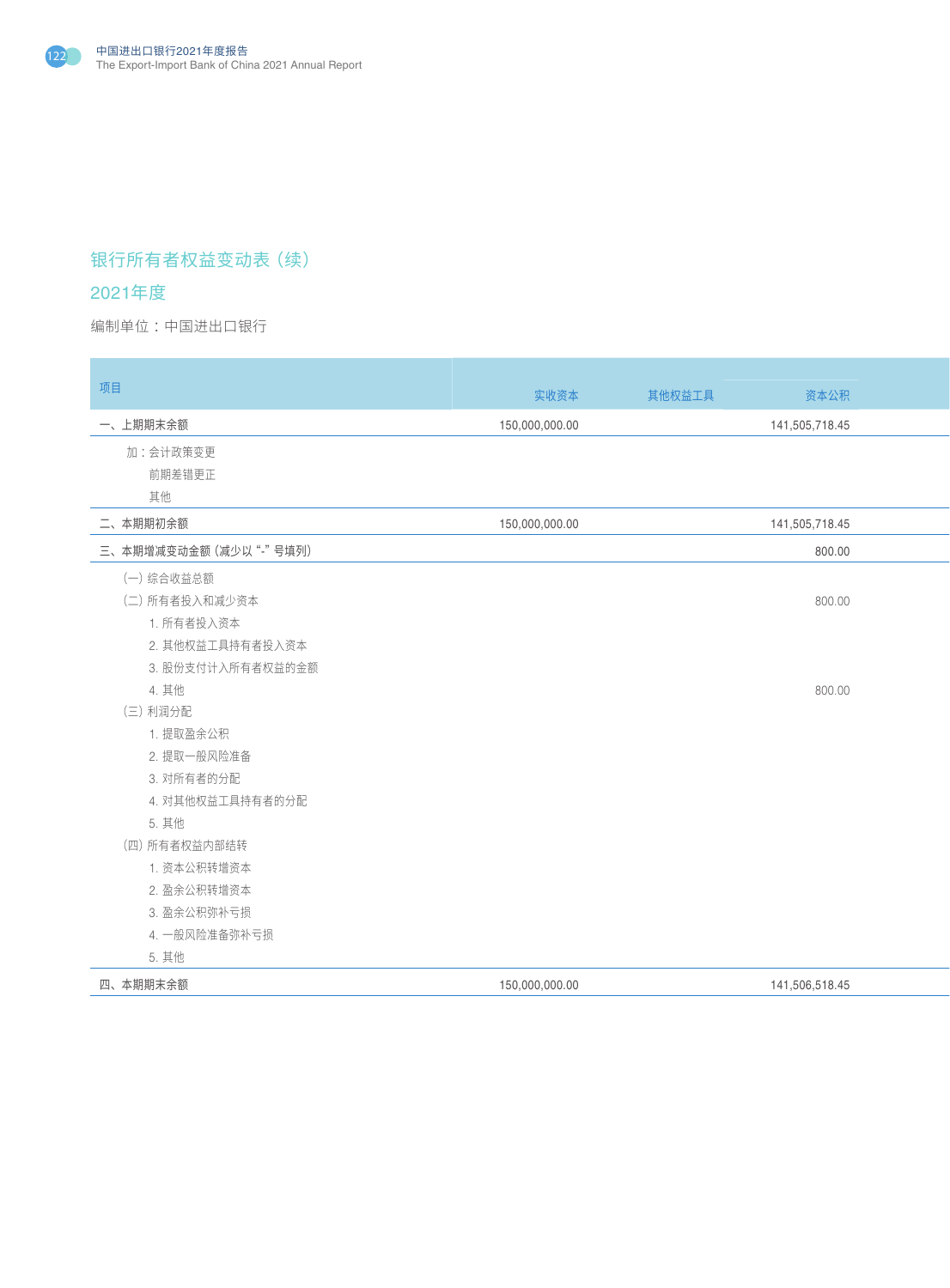

| 期金额   |              |              |               |                 |                |
|-------|--------------|--------------|---------------|-----------------|----------------|
| 减:库存股 | 其他综合收益       | 盈余公积         | 一般风险准备        | 未分配利润           | 所有者权益合计        |
|       | 1,351,651.16 | 2,159,584.83 | 18,919,467.93 | $-2,209,140.03$ | 311,727,282.35 |
|       |              |              |               |                 |                |

 $800.00$ 

| 338.837. | 159,584.83 | 18,919,467.93<br>10, 0. | 3,335,638.73 | 316,260,047.72 |
|----------|------------|-------------------------|--------------|----------------|
|          |            |                         |              |                |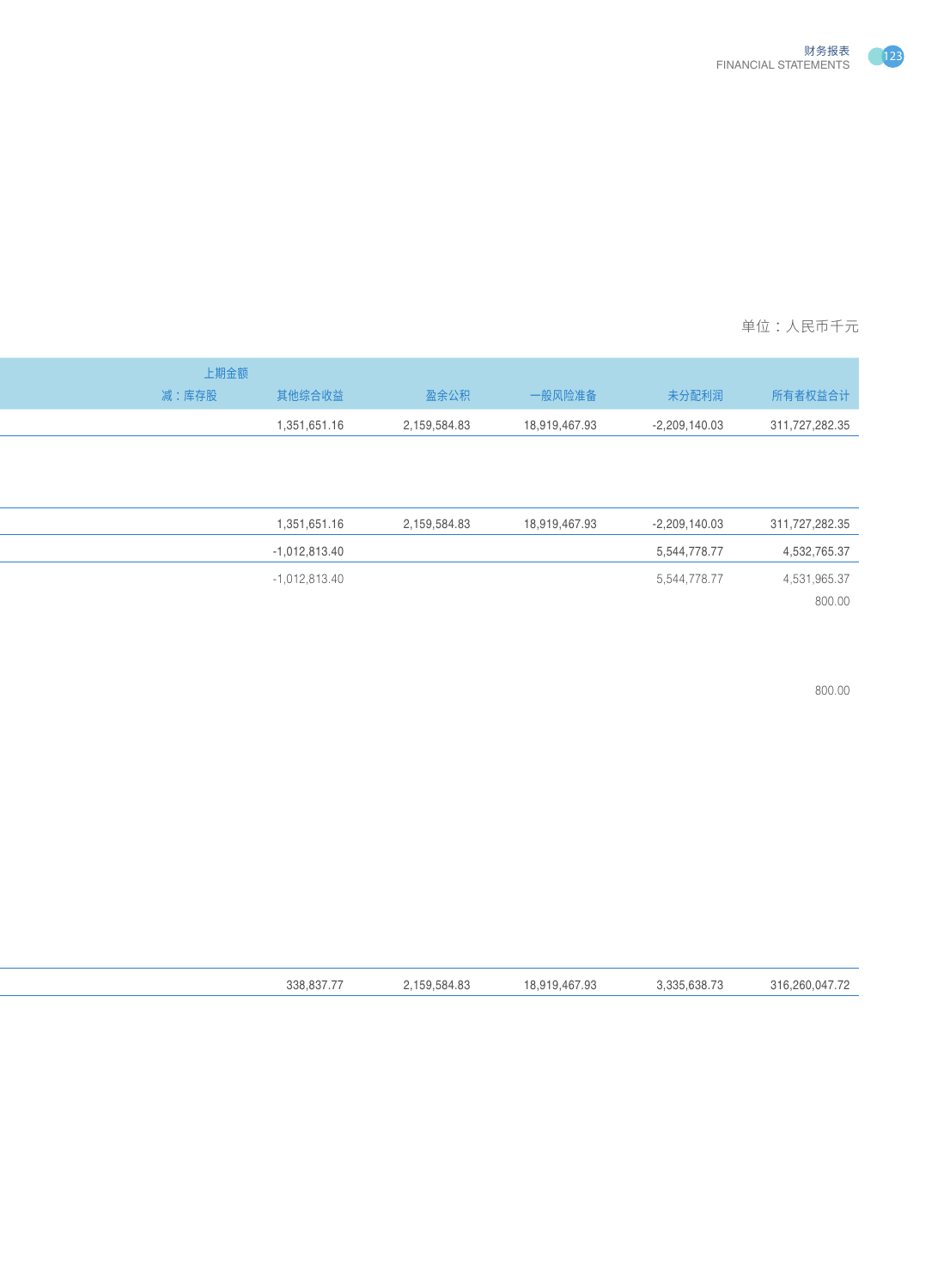

# Statement of Changes in Owner's Equity (continued) For the year ended December 31, 2021

Prepared by: The Export-Import Bank of China

| <b>Items</b>                                                  | Paid-in capital | Other equity<br>instruments | Capital reserve |
|---------------------------------------------------------------|-----------------|-----------------------------|-----------------|
| I. Balance at end of previous year                            | 150,000,000.00  |                             | 141,505,718.45  |
| Add: Changes in accounting policies                           |                 |                             |                 |
| Correction of errors                                          |                 |                             |                 |
| Others                                                        |                 |                             |                 |
| II. Balance in beginning of year                              | 150,000,000.00  |                             | 141,505,718.45  |
| III. Movement over the year ("-" for decrease)                |                 |                             | 800.00          |
| (I) Total comprehensive income for the year                   |                 |                             |                 |
| (II) Owner's contributions and decrease of capital            |                 |                             | 800.00          |
| 1. Common shares by the Owners                                |                 |                             |                 |
| 2. Contributions from the holders of other equity instruments |                 |                             |                 |
| 3. Increase in owner's equity resulted from share-based       |                 |                             |                 |
| payments                                                      |                 |                             |                 |
| 4. Others                                                     |                 |                             | 800.00          |
| (III) Appropriation of profits                                |                 |                             |                 |
| 1. Appropriation to surplus reserves                          |                 |                             |                 |
| 2. Transfer to general risk reserve                           |                 |                             |                 |
| 3. Distributions to Owners                                    |                 |                             |                 |
| 4. Distributions to the holders of other equity instruments   |                 |                             |                 |
| 5. Others                                                     |                 |                             |                 |
| (IV) Transfer within equity                                   |                 |                             |                 |
| 1. Capital reserves converting into share capital             |                 |                             |                 |
| 2. Surplus reserves converting into share capital             |                 |                             |                 |
| 3. Surplus reserves cover the deficit                         |                 |                             |                 |
| 4. General risk reserves cover the deficit                    |                 |                             |                 |
| 5. Others                                                     |                 |                             |                 |
| IV. Balance at end of year                                    | 150,000,000.00  |                             | 141,506,518.45  |